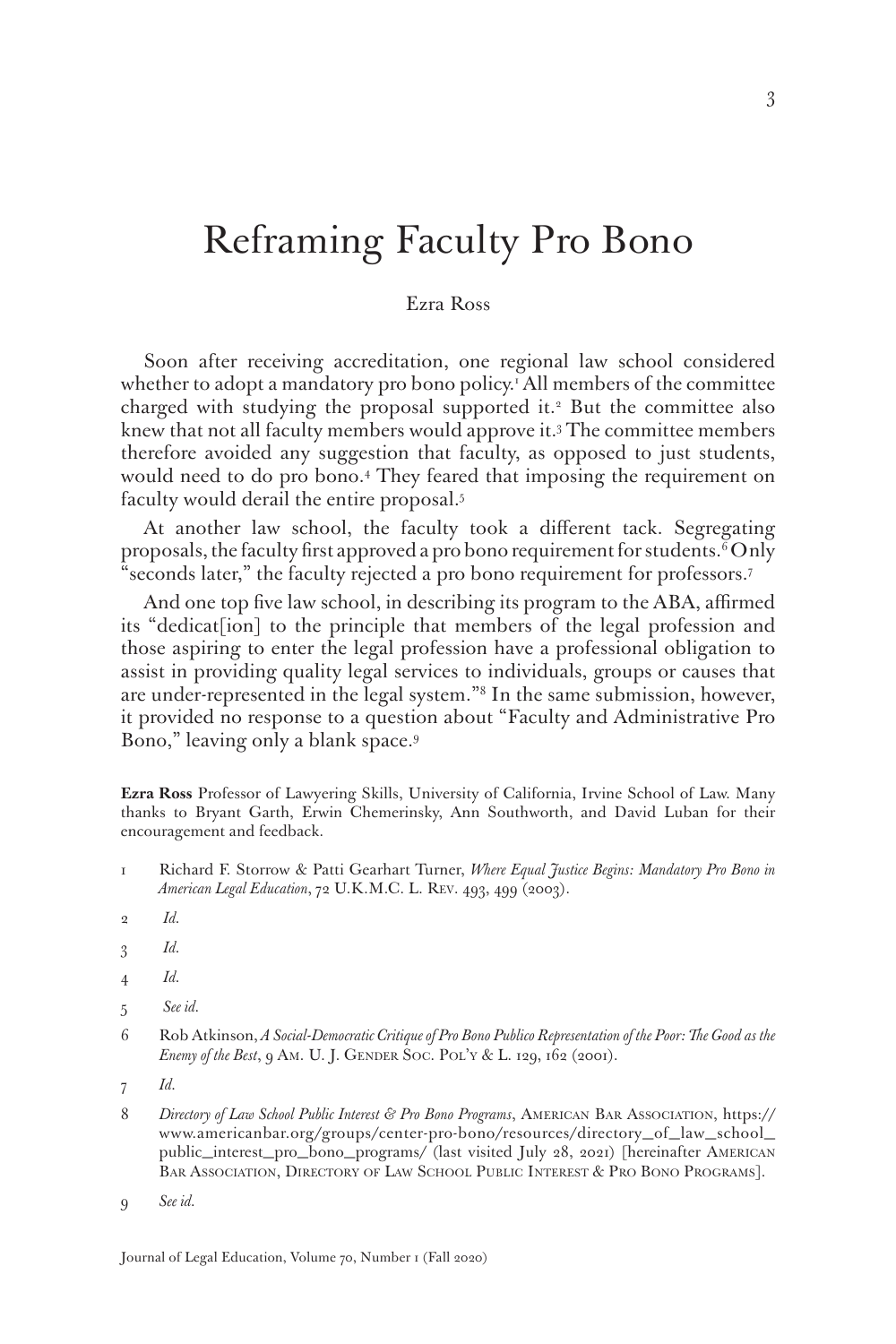A disconnect exists in law schools' treatment of pro bono. Law schools encourage or require students to do it. And they celebrate students' pro bono accomplishments. But this dedication to student pro bono masks an underlying ambivalence. Some of the same faculties that broadcast the pro bono credentials of students shrink from doing pro bono work themselves, a situation described by a leading commentator as "shameful."<sup>10</sup>

The larger debate about pro bono manifests a similar gap. The literature of pro bono reform, for example, addresses primarily full-time practitioners.<sup>11</sup> And although a cluster of papers years ago asserted a moral obligation for law professors to perform pro bono and proposed formal pro bono requirements for legal academics, $12$  that conversation has since largely withered.<sup>13</sup> Nor does evidence exist that the limited exhortations in the literature have even minimally boosted faculty pro bono participation rates.<sup>14</sup>

This essay aims to resuscitate and reframe the discussion of faculty pro bono. Doing so has implications beyond mere academic gap-filling. Nearly a million indigent Americans seek legal assistance each year but receive none, solely for lack of resources.<sup>15</sup> Improving faculty pro bono participation can help address this breakdown in the operation of our justice system. It would simultaneously bolster law professors' real-world legal experience, helping answer the perennial criticism that legal academics are out of touch with the realities of practice.<sup>16</sup>

Why then, considering these benefits, have past efforts to launch a robust conversation about faculty pro bono not flourished? What explains, for example, why calls for a faculty pro bono mandate have flopped? Forging a new frame compels grappling with the challenges that have stifled previous approaches.

To that end, the literature of behavioral economics offers a powerful explanatory framework. Choice-reducing public policy "shoves," like

- 12 See David Luban, *Faculty Pro Bono and the Question of Identity*, 49 J. LEGAL EDUC. 58 (1999); Deborah L. Rhode, *The Professional Responsibilities of Professors*, 51 J. LEGAL EDUC. 158 (2001); Erwin Chemerinsky, *A Pro Bono Requirement for Faculty Members*, 37 Loy. L.A. L. Rev. 1235 (2004).
- 13 *See* Rima Sirota, *Making CLE Voluntary and Pro Bono Mandatory: A Law Faculty Test Case*, 78 La. L. Rev. 547, 549 (2018) (stating that the debate over faculty pro bono "has yet to materialize").
- 14 *See id*.; Rhode, *Legal Ethics*, supra note 10, at 54.
- 15 *The Unmet Need for Legal Aid*, Legal Services Corporation, https://www.lsc.gov/about-lsc/ what-legal-aid/unmet-need-legal-aid (last visited July 28, 2021).
- 16 *See* Richard E. Redding, *"Where Did You Go to Law School?" Gatekeeping for the Professoriate and its Implications for Legal Education*, 53 J. Legal Educ. 594, 601 (2003); Paul Campos, *Shame*, 17 J. CONTEMP. LEG. ISSUES 15, 20-21 (2008).

<sup>10</sup> *See* Deborah L. Rhode, *Legal Ethics in Legal Education*, 16 Clinical L. Rev. 43, 54 (2009).

<sup>11</sup> See, e.g., Deborah L. Rhode, *Pro Bono in Principle and in Practice*, 53 J. LEGAL EDUC. 413 (2003); Scott L. Cummings, *The Politics of Pro Bono*, 52 U.C.L.A. L. Rev. 1 (2004); Rebecca Sandefur, *Lawyers' Pro Bono Service and American-Style Civil Legal Assistance*, 41 Law & Soc'y Rev. 79 (2007).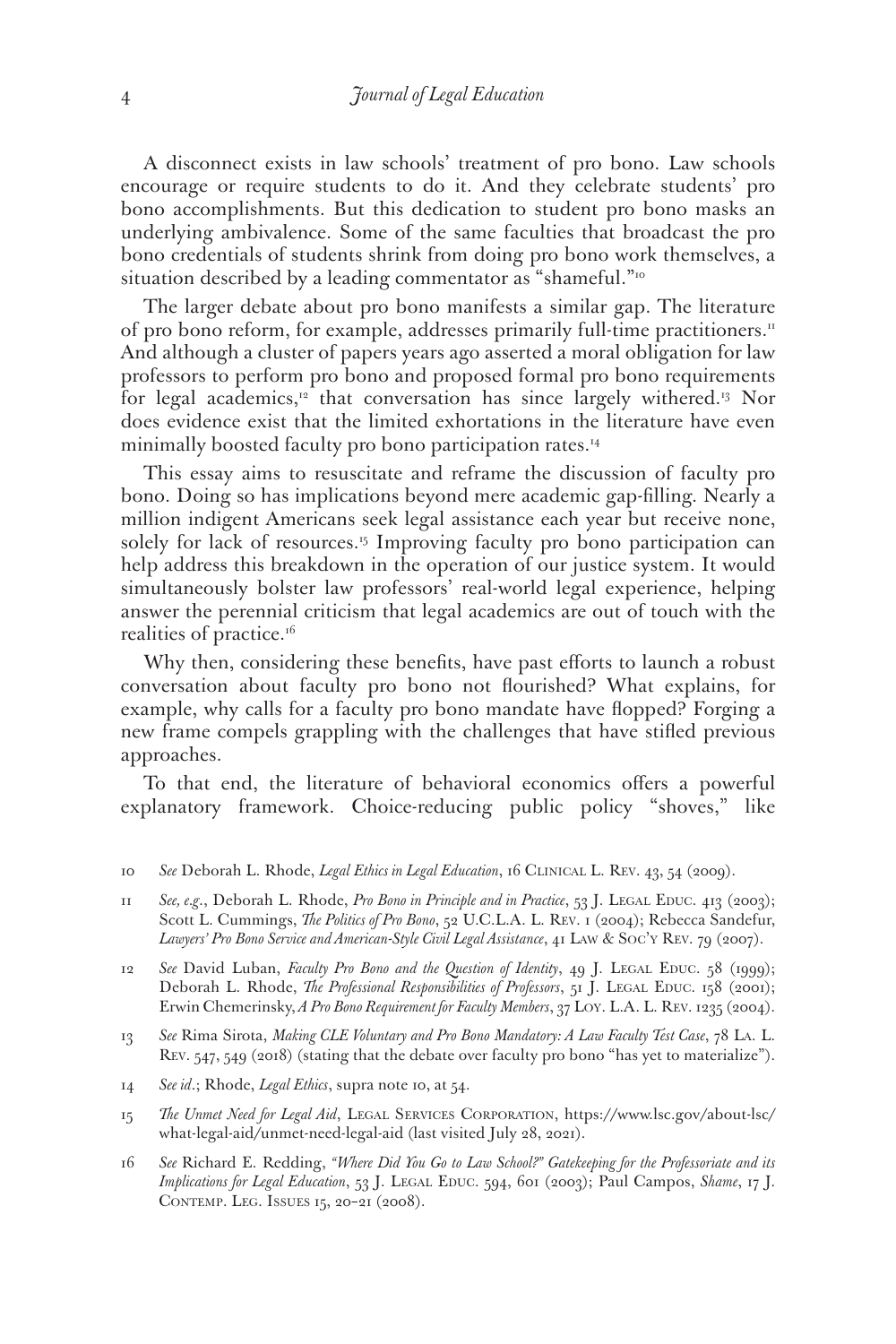proposed faculty pro bono mandates, can trigger intense resistance.<sup>17</sup> And applying proposed shoves to fiercely independent groups like law professors<sup>18</sup> can amplify pushback.

A "nudge"-based regime, rooted in the scholarship of choice architecture,<sup>19</sup> would better acknowledge unique characteristics of law professors. Low-cost, minimally intrusive strategies like mandated choice and priming<sup>20</sup> could help cajole, rather than shove, faculty toward greater pro bono participation. And to address the reality of cognitive inertia<sup>21</sup>-many law professors have gone years without practicing–law schools could curate listings of "compact" potential pro bono projects keyed to faculty interests. Put more generally, proposed solutions should meet faculty where they are, not where commentators might want them to be.

A reframed approach to faculty pro bono would also put moral reasoning in the back seat. A nascent strain of ethical philosophy suggests that morally loaded messaging can sometimes undermine, rather than promote, the behavior sought to be encouraged.<sup>22</sup> Underscoring the putative immorality of faculty failure to do pro bono may, for example, entrench faculty resistance and trigger "moral backfire."<sup>23</sup> As an alternative, I propose emphasizing more affirmative messaging tethered to faculty commitments and values. For example, highlighting benefits to scholarship and teaching from pro bono, rather than framing pro bono as a condition to professional privilege, could help reduce the risk that advocacy efforts boomerang.

Finally, this essay eschews one-size-fits-all approaches and advocates more bespoke methods that recognize the different identities in play. Merely arguing that faculty should do pro bono for the same reasons that practitioners should do it disregards that faculty view their professional identities as significantly different from those of practitioners. Nor is the category of law faculty itself a monolith.<sup>24</sup> The conversations needed to spark pro bono participation by members of the lawyering skills community, for example, may differ

- 17 *See* Cass R. Sunstein, *Nudges vs. Shoves: The benefits of preserving choice*, 127 Harv. L. Rev. F. 210, 211  $(2014).$
- 18 Chemerinsky, *supra* note 12, at 1236 (describing law professors as "fiercely independent").
- 19 Richard H. Thaler & Cass R. Sunstein, Nudge: Improving Decisions About Health, WEALTH, AND HAPPINESS II (2009).
- 20 *See id*. at 182.
- 21 Matthew B. Lawrence, *Procedural Triage*, 84 Fordham L. Rev. 79, 115 (2015) (describing role of inertia in decision-making).
- 22 See, e.g., David J. Franz, *Is Applied Ethics Morally Problematic?*, J. ACAD. ETHICS (2021), https://doi. org/10.1007/s10805-021-09417-1.
- 23 *See id.*
- 24 *Cf.* Scott L. Cummings & Rebecca Sandefur, *Beyond the Numbers: What We Know—and Should Know—About American Pro Bono*, 7 Harv. L. & Pol'y Rev. 83, 94–95 (2013) (describing "communities of practice" among law practitioners).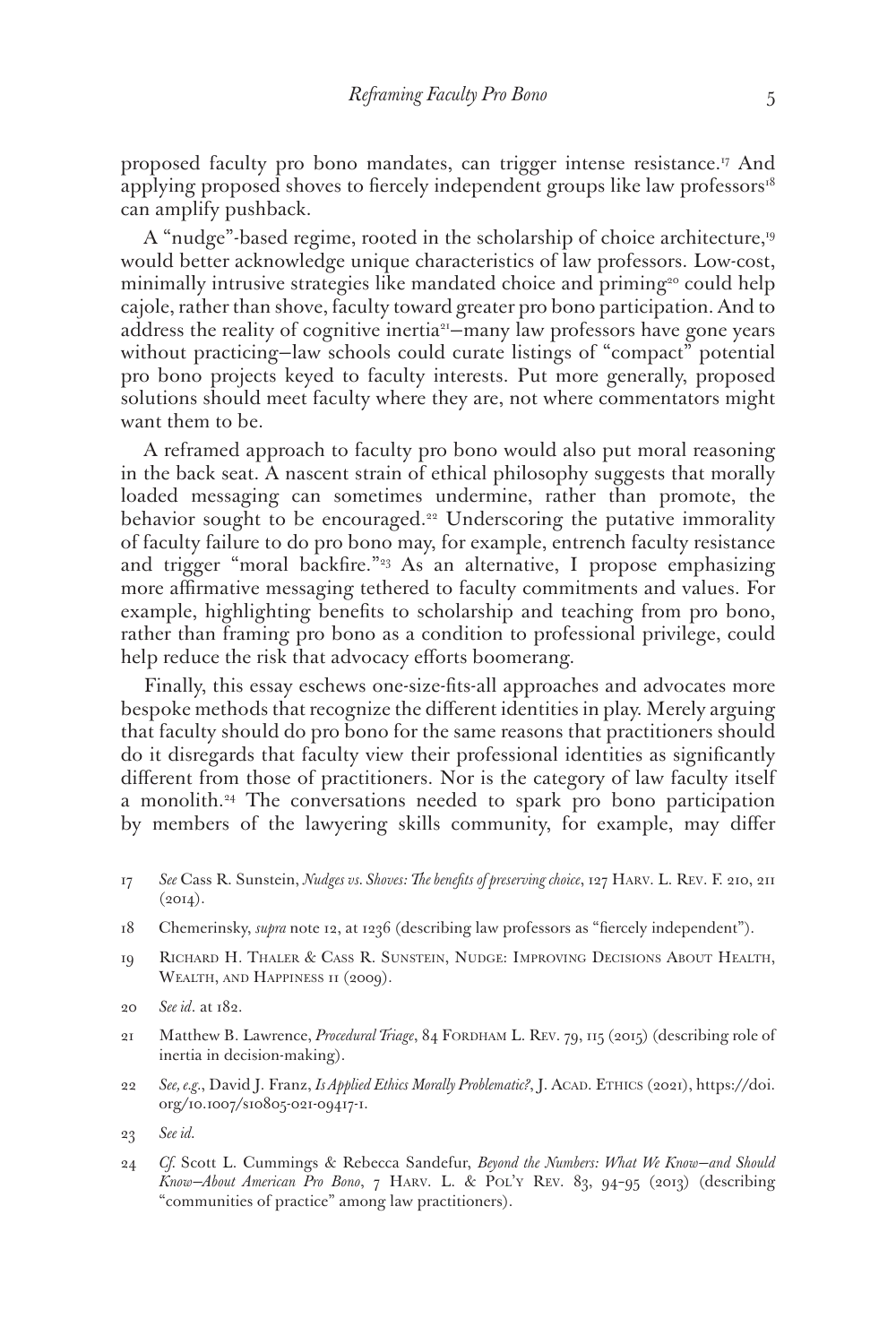significantly from the discussions that will work to do the same for consumer law faculty or scholars researching social justice issues. I therefore advocate tailored, rather than blanket, strategies to promote faculty pro bono.

This essay proceeds in four parts. Part I provides an overview of the literature on pro bono reform generally. Crossing scholarly boundaries, part I also integrates critical work raising concerns about lack of practical experience in the modern law professoriate. Part II introduces the proposed reframing of faculty pro bono issues. It diagnoses potential problems with past approaches and canvasses alternative strategies inspired by behavioral economics, the psychology of choice, and scholarly work on ethical reasoning and communities of practice.

Part III tackles objections. For example, does this proposed reframing do enough to counter pressure by law schools to publish, not practice? Does it collapse in the face of many law professors' identification as scholars, not public interest practitioners? In any event, might abandoning proposed pro bono mandates just cement the status quo? And could soft-pedaling law professors' moral obligation compromise the most forceful argument for faculty pro bono?

After evaluating these concerns, this essay concludes in part IV with a concession and a plea. Faculty pro bono is a hard problem. No essay will solve it. A new frame, however, might make space for experimentation and a new phase of the conversation.

### **I. Background**

Issues of faculty pro bono arise at the intersection of several broader debates: the literature of attorney pro bono generally, and scholarship discussing the identity and experience of law faculty.

## *General Pro Bono Scholarship*

The justice gap casts a long shadow over the American legal system: Nearly a million poor people who sought legal help in a recent year received no or inadequate assistance for lack of adequate resources.<sup>25</sup> To address the problem, commentators have advocated a raft of potential solutions, including required practitioner pro bono.<sup>26</sup> Proponents of a mandate argue that lawyers benefit from a state-created monopoly on legal services.<sup>27</sup> Therefore, attorneys owe a moral obligation to help promote equal access to legal services through pro bono work.28 Critics challenge mandatory pro bono proposals on variety of

- 25 *See* The Unmet Need for Legal Aid, *supra* note 15.
- 26 *See* Deborah L. Rhode, The Trouble with Lawyers 144 (2015).
- 27 *See id.*
- 28 *See id.* Although the Model Rules of Professional Conduct do not require pro bono, they too describe pro bono services as "a professional responsibility." Model Rules of Pro. Conduct r. 6.1 cmt. 8 (Am. Bar Ass'n 2020).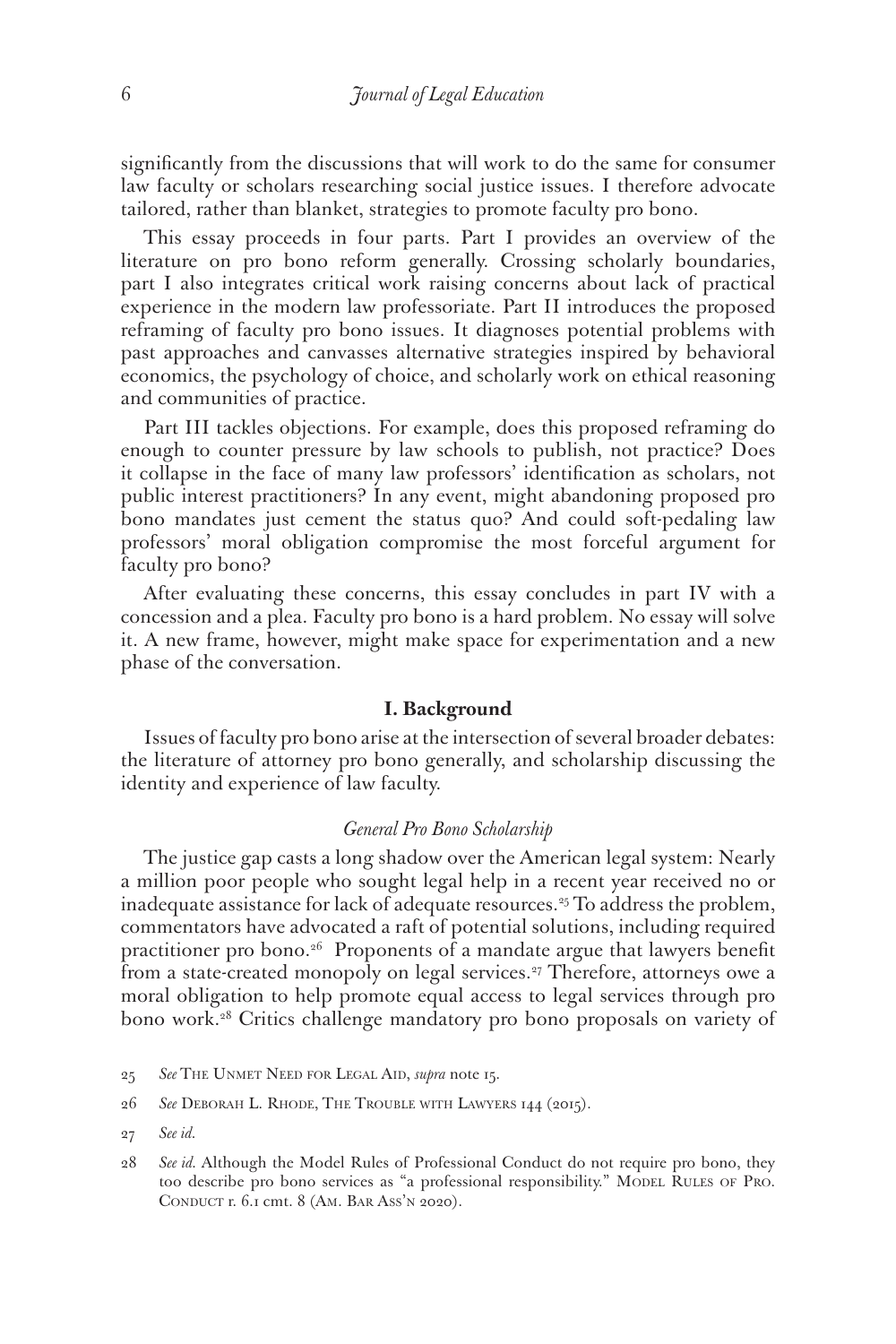grounds. For example, lawyers are not responsible for solving problems of poverty,<sup>29</sup> according to some observers, and "conscripts make poor lawyers."<sup>30</sup>

Some authors, however, acknowledge that not all practitioners are similarly situated with respect to pro bono. For example, some commentators have discussed how pro bono participation by certain types of attorneys can raise concerns, like the potentially damaging role of positional conflicts for largefirm lawyers.<sup>31</sup> Other scholars have debated whether all lawyers, both largefirm attorneys and solo practitioners alike, should be subject to the same pro bono expectations.32

#### *Law Professors' Experience and Scholarship*

A distinct literature explores the practical experience of law faculty.

According to critics, law faculty consistently fail to prepare students for practice.33 Some commentators have also assailed legal academics for producing scholarship that has little bearing on actual attorneys.34

One thread of scholarship has linked these concerns to legal academics' lack of substantial practice experience.35 According to this work, even professors with significant past practice experience can rapidly become out of touch with the quickly changing realities of practice.<sup>36</sup> This has led to some debate whether professors should need to meet a continued practice requirement.<sup>37</sup> The arguments in this vein of scholarship, however, generally do not focus on pro bono work.38

- 29 *See* Atkinson, *supra* note 6, at 152–54.
- 30 R. Lawrence Dessem, *Emeritus Attorney Pro Bono: From Rules, to Programs, to Law School Clinics*, 44 J. LEG. PRO. 83, 89 (2019).
- 31 *See* Cummings, *supra* note 11, at 116–18; Sandefur, *supra* note 11.
- 32 *See* Leslie C. Levin, *Pro Bono and Low Bono in the Solo and Small Firm Context*, *in* Private Lawyers and the Public Interest: The Evolving Role of Pro Bono in the Legal Profession (Robert Granfield & Lynn Mather eds., 2009). Surveys have also explored patterns of practitioner pro bono work by gender and race. *See* Ronit Dinovitzer & Bryant G. Garth, *Pro Bono as an Elite Strategy in Early Lawyer Careers*, *in* Private Lawyers, *supra* note 32.
- 33 *See, e.g.*, Roy Stuckey et al., Best Practices for Legal Education: A Vision and a Road Map 18 (2007); Brian Z. Tamanaha, Failing Law Schools 172 (2012); Alex M. Johnson, *Think Like a Lawyer, Work Like a Machine: The Dissonance Between Law School and Law Practice*, 64 S. Cal. L. Rev. 1231, 1233 (1991).
- 34 *See, e.g*., Harry T. Edwards, *The Growing Disjunction Between Legal Education and the Legal Profession*, 91 Mich. L. Rev. 34, 35 (1992); Seth P. Waxman, *Rebuilding Bridges: The Bar, the Bench, and the Academy*, 150 U. Pa. L. Rev. 1905, 1906–07 (2002).
- 35 *See* Redding, *supra* note 16, at 601; Campos, *supra* note 16, at 20–21.
- 36 *See, e.g*., Emily Zimmerman, *Should Law Professors Have a Continuing Practice Experience (CPE) Requirement?*, 6 NE. U. L.J. 131, 138 (2013).
- 37 *See id.* at 144, 154–55.
- 38 *See id.*; Redding, *supra* note 16, at 601; Campos, *supra* note 16, at 20–21. *But see* Michael Mogill,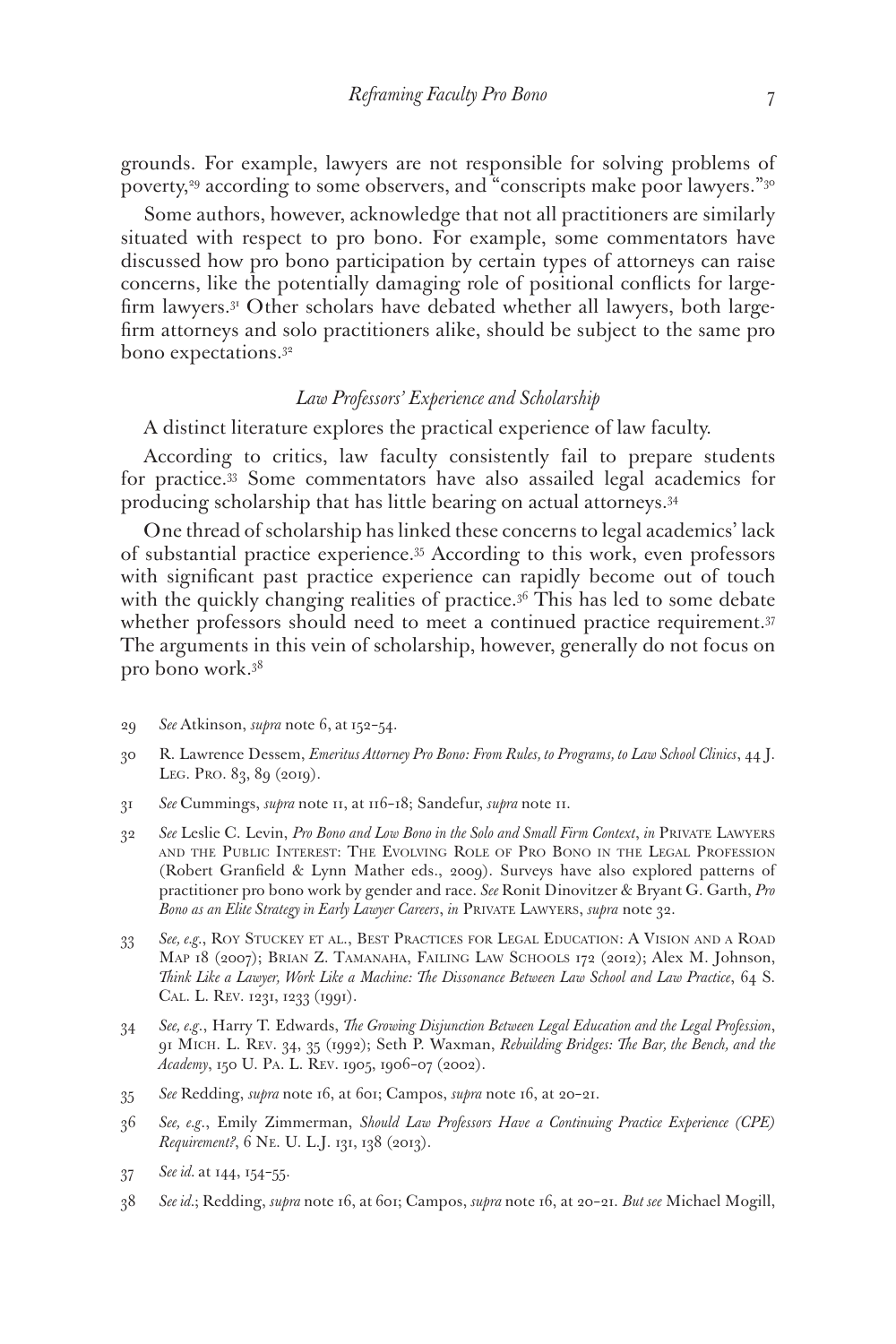### *Limited Literature Addressing Law Professor Pro Bono*

The scholarship on pro bono reform and the literature on law professors' practice experience conceptually overlap at the issue of law professors' pro bono practice. Yet few commentators have analyzed law professor pro bono in detail. Nor have the handful of papers written on the topic more than a decade ago generated a robust, ongoing conversation.39

The articles that have closely examined faculty pro bono have tended to showcase professors' "moral responsibility" or "duty."40 The argument that faculty have a duty to do pro bono rests on the premise that law faculty benefit from attorneys' monopoly on delivering legal services the same way that practitioners do.41 For example, law professors' salaries outstrip those in comparable departments because they are pegged to salaries in the legal market.42 Thus, although many law faculty view themselves as scholars, rather than lawyers, law professors reap the rewards associated with private practice.43 Accordingly, they have the same obligations as practitioners to improve access to justice.44 In making these arguments, one leading commentator described law professors' failure to do pro bono when they require students to do so as a form of "hypocrisy."45

Scholars have also contended that faculty have as an empirical matter failed to meet this pro bono obligation.<sup>46</sup> One essay, for example, describes law professors' pro bono participation levels as "shameful."47 Comprehensive data on faculty pro bono hours, however, does not exist because most law schools do not even attempt to track faculty pro bono.48

On those grounds, some commentators have advocated mandatory pro bono by law professors.49 These proposals have relied on the duty-based

- 39 *See* Sirota, *supra* note 13, at 549.
- 40 *See* Luban, *supra* note 12, at 58–59 ("But they are wrong if they deny that pro bono is an obligation, merely because it is a moral rather than a legal obligation"); Rhode, *supra* note 12, at 162 ("Some public service is an appropriate condition of professional privilege"); Chemerinsky, *supra* note 12, at 1238 (discussing "duty to help those who are less well off").
- 41 *See* Luban, *supra* note 12.
- 42 *See id.*
- 43 *See id.*
- 44 *See id.*
- 45 *See id.* at 66.

- 47 Rhode, *Legal Ethics*, *supra* note 10, at 54.
- 48 *See* Rhode, *supra* note 12, at 162 ("Comprehensive data on faculty pro bono involvement are unavailable since few schools even monitor, let alone require it.").

49 *See* Chemerinsky, *supra* note 12; Sirota, *supra* note 13, at 549.

*Professing Pro Bono: To Walk the Walk*, 15 Notre Dame J. L. Eth. & Pub. Pol'y 5, 30–31 (2001) (discussing faculty disdain for practice and the role of pro bono work).

<sup>46</sup> *See* Sirota, *supra* note 13, at 549; Rhode, *Legal Ethics*, supra note 10, at 54.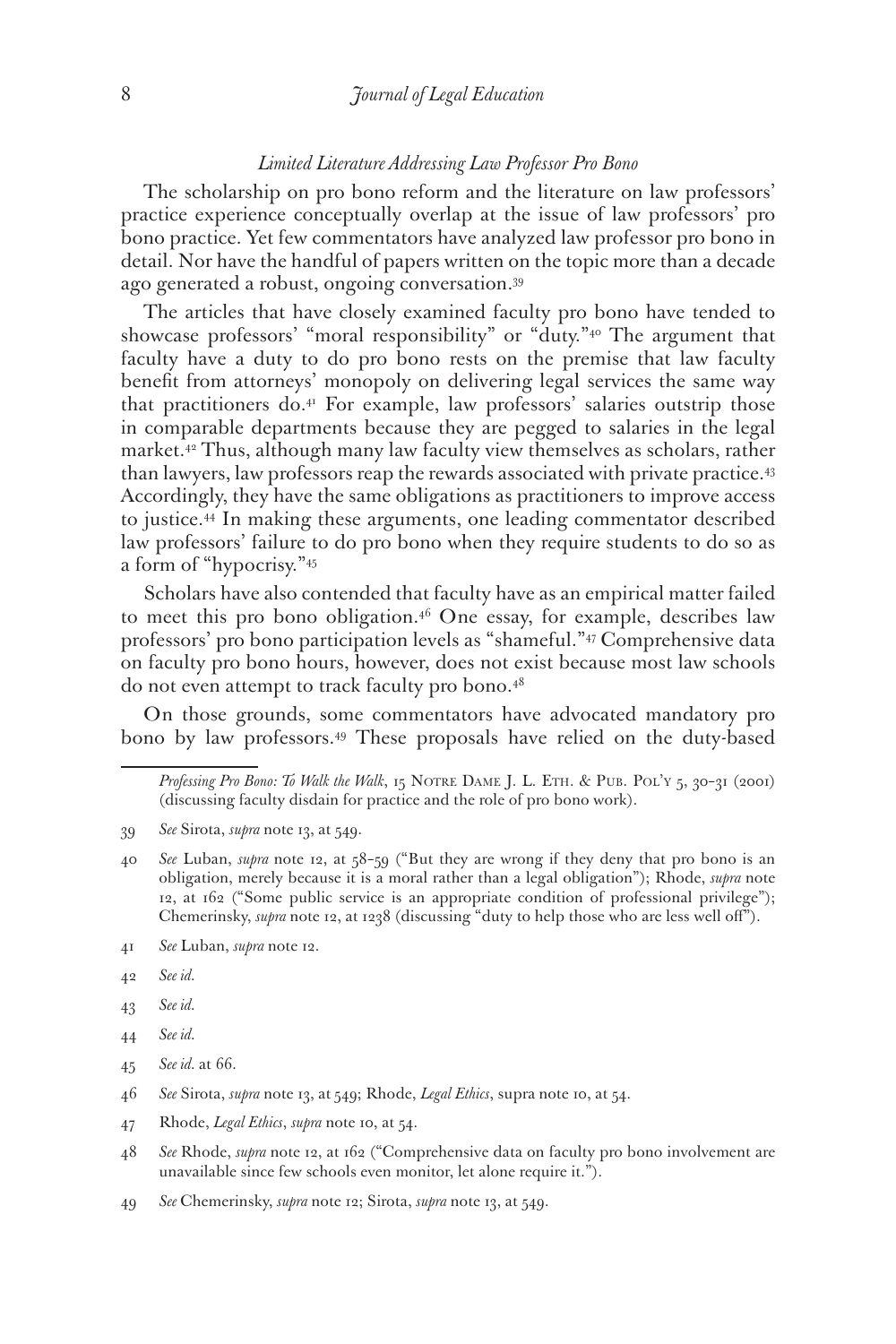reasoning described above, as well as benefits from faculty pro bono such as modeling for students and improved classroom teaching.<sup>50</sup> Some authors have argued for at least fifty hours of faculty pro bono per year.<sup>51</sup> Others have contended that a pro bono mandate should replace continuing legal education requirements for law professors.52

The core cluster of articles closely examining faculty pro bono, written by David Luban, Deborah Rhode, and Erwin Chemerinsky, was published in 1999 and 2004.53 In the intervening years, few scholars have continued the conversation about faculty pro bono.54 Those who have written more recently on this issue have largely repeated calls for a mandate.<sup>55</sup> Nor does evidence suggest faculty have intensified their pro bono participation since the publication of articles about law professor pro bono.56 Indeed, even law schools' own pro bono coordinators have said many faculty do not act as good pro bono role models for their students.57

#### **II. Reframing**

With the conversation about faculty pro bono at this point largely stalled, little evidence of increases in faculty pro bono participation, and continually growing need for pro bono legal services, this essay proposes a reframing.

This part begins with relinquishment of calls for a faculty pro bono mandate. Building on work from behavioral economics, I advocate a nudgebased approach to promote faculty pro bono. Second, I argue for a deemphasis of the narrative of moral obligation and a refocusing on more affirmative messaging. Third, I contend that forms of persuasion more tailored to specific professional identities of different groups of law professors could outperform a one-size-fits-all approach to framing the stakes of faculty pro bono.

50 *See* Chemerinsky, *supra* note 12, at 1238–40.

- 52 *See* Sirota, *supra* note 13.
- 53 *See* Luban, *supra* note 12; Rhode, *supra* note 12; Chemerinsky, *supra* note 12.
- 54 *See* Sirota, *supra* note 13, at 549.
- 55 *See id*. Some other papers address law professors' use of sabbaticals to gain additional practice experience. Martin H. Pritikin, *The Experiential Sabbatical*, 64 J. LEGAL EDUC. 33 (2014). Some of these papers did describe pro bono work for the poor and associated benefits. Suzanne Rabe & Stephen A. Rosenbaum, *A "Sending Down" Sabbatical: The Benefits of Lawyering in the*  Legal Services Trenches, 60 J. LEGAL EDUC. 296 (2010). But more of the leading works involved representations undertaken not for indigent clients, but for government prosecutors' offices. Pritikin, *supra* note 55; Bobby Marzine Harges, *Law Professor's Sabbatical in District Attorney's Office*, 17 Touro L. Rev. 383 (2001); Stacy Caplow, *A Year in Practice: The Journal of a Reflective Clinician*, 3 Clinical L. Rev. 1 (1996).
- 56 *See* Sirota, *supra* note 13, at 549.
- 57 Rhode, *supra* note 12, at 161–62.

<sup>51</sup> *See id.* at 1243.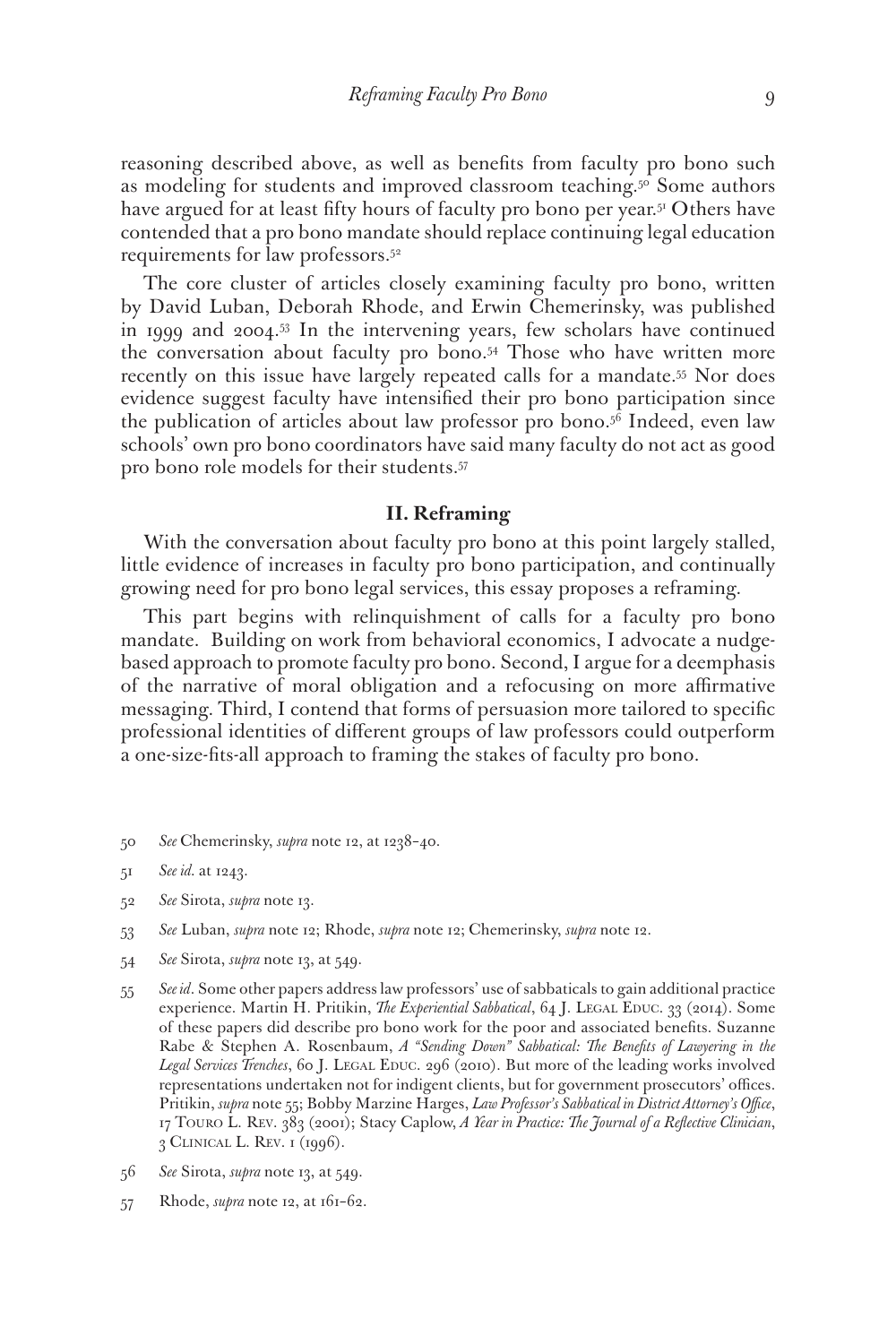#### *A. From Mandate to Nudges*

#### Problems with Mandates

Proposed faculty pro bono mandates have gone nowhere.<sup>58</sup> Even their advocates have acknowledged that the prospects for a mandate are "dim" and that believing otherwise is "naïve."59 Part of the explanation: "No one likes to be regulated, and *law professors in particular are fiercely independent*."60

But commentators favoring a mandate have nevertheless argued that advocating a mandate could "induce debate and force examination" of the faculty pro bono issue.<sup>61</sup> Even debate, however, has for the most part not occurred.<sup>62</sup>

Moreover, even could a mandate succeed, it would impose a host of costs. For example, mandates—or "shoves," as some authors describe them can inflict harms caused by grafting one-size-fits-all solutions on differing individual circumstances.<sup>63</sup> They can also cause welfare losses resulting from deprivation of the right to choose.<sup>64</sup> Mandates requiring charitable action might also undermine the goal they seek to achieve: "By diminishing participants' sense that they are acting for altruistic reasons," mandates "could erode commitment and discourage some individuals from contributing above the prescribed minimum."65

### The Nudging Alternative

In San Marcos, California, nearly 300 families participated in a study of energy usage.<sup>66</sup> Researchers informed the families of their energy usage and provided a comparison to average consumption.<sup>67</sup> Thereafter, above-average energy users significantly decreased their energy usage.<sup>68</sup> When big energy

- 58 *See* Sirota, *supra* note 13, at 549. *But see* Quintin Johnstone, *Law and Policy Issues Concerning the Provision of Adequate Legal Services for the Poor, 20 CORNELL J. L. & PUB. POL'Y 571, 620 (2011)* (stating that two law schools had imposed faculty pro bono requirements, although one had no hours requirement).
- 59 Luban, *supra* note 12, at 58; Chemerinsky, *supra* note 12, at 1236.
- 60 Chemerinsky, *supra* note 12, at 1236 (emphasis added).
- 61 *Id.*
- 62 *See* Sirota, *supra* note 13, at 549.
- 63 Sunstein, *supra* note 17, at 211.
- 64 *Id.*
- 65 Deborah L. Rhode, *Cultures of Commitment: Pro Bono for Lawyers and Law Students*, 67 FORDHAM L. Rev. 2415, 2432 (1999).
- 66 Thaler & Sunstein, *supra* note 19, at 69–70.
- 67 *Id.*
- 68 *Id.*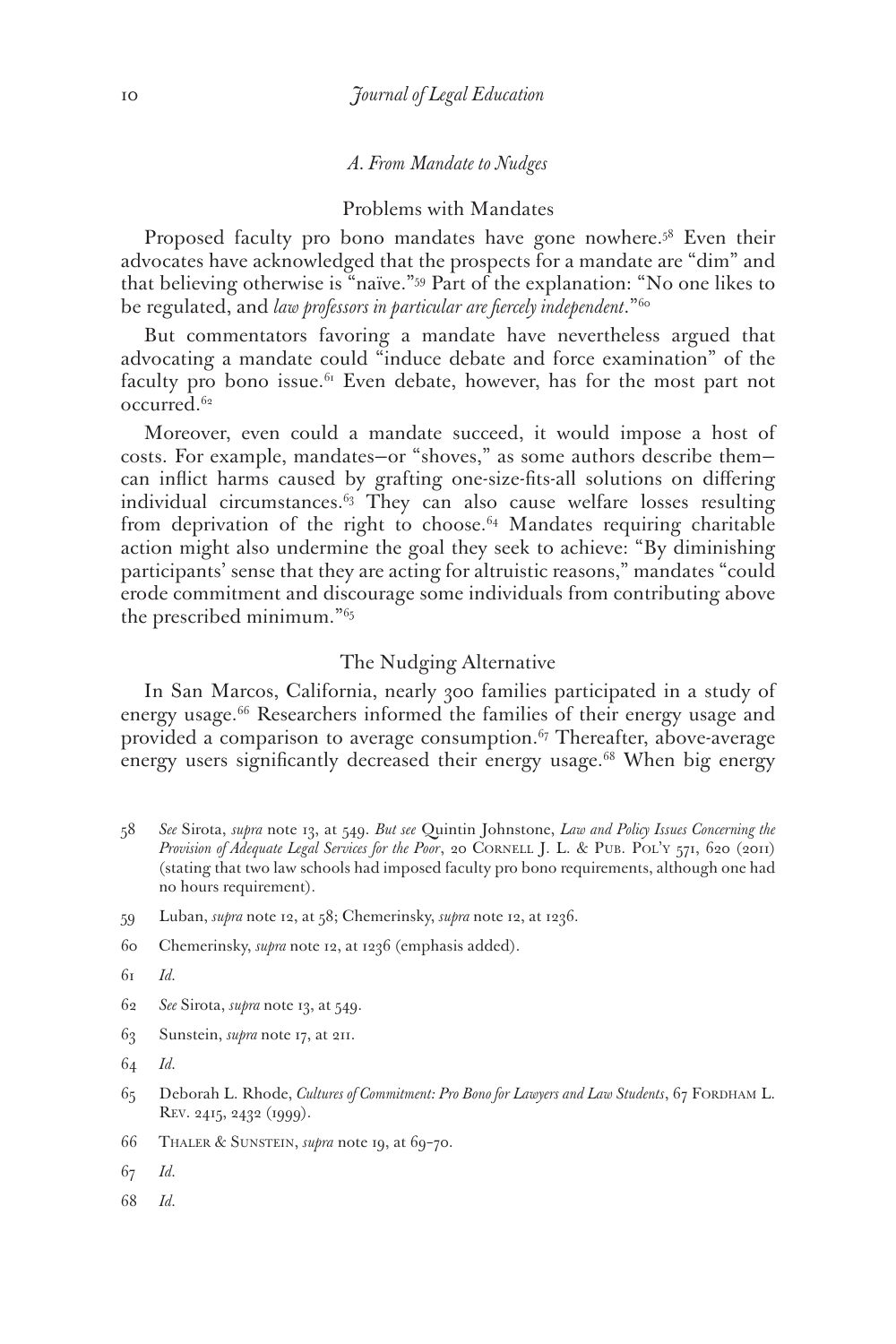users also received an unhappy emoticon with their disclosures, they reduced their energy usage even more.<sup>69</sup>

A nudge, like those energy disclosures, "is any aspect of [] choice architecture that alters people's behavior in a predictable way without forbidding any options or significantly changing their economic incentives."70 Nudges can gently move people to do things that improve people's lives, without sacrificing the freedom to choose.<sup>71</sup> Nudges exist for situations, like the state of faculty pro bono, in which mandates are either undesirable or unavailable.72

A range of possible tweaks to the choice architecture of faculty pro bono exists. For example, a low-impact nudge could utilize priming. Priming rests on the finding that when researchers ask subjects what the subjects plan to do, the mere asking of the question influences what the subjects end up doing.73 For example, asking people the day before an election whether they intend to vote can increase the probability of their voting by up to 25%.74

Here, law school administrators could prime faculty members by simply asking them whether they plan to do pro bono work each year. This could come in the form of a simple email to the faculty. And administrators could magnify the impact by asking faculty what sort of pro bono they plan to do. Research indicates that eliciting such details can potentially intensify the priming effect.75

A slightly more aggressive nudge could deploy mandated choice. Mandated choice involves not merely presenting a question but requiring an answer to move forward in a process.<sup>76</sup> For example, the state of Illinois required driver's license applicants to check a box consenting to or declining organ donation, and recorded "encouraging results." $\pi$  Here, a question to faculty about their pro bono plans could form part of a mandatory survey, rather than a simple email. Requiring faculty to answer the question, in addition to raising the issue through an email, could amplify the priming impact of the question.

Even more forcefully, law schools could request pro bono hours data from professors and then report the information to the faculty.78 Specifically, schools

- 71 *Id.* at 8. *But see* Ryan Bubb & Richard H. Pildes, *How Behavioral Economics Trims Its Sails and Why*, 127 Harv. L. Rev. 1593 (2014) (identifying limitations of nudges and benefits of mandates in some circumstances).
- 72 *See* Thaler & Sunstein, *supra* note 19, at 5.

<sup>69</sup> *Id.*

<sup>70</sup> *Id.* at 5.

<sup>73</sup> *See id.* at 71.

<sup>74</sup> *Id.*

<sup>75</sup> *See id.* at 70–71.

<sup>76</sup> *Id.* at 182.

<sup>77</sup> *Id.*

<sup>78</sup> Another option would *require* faculty to report their hours to law school administrations.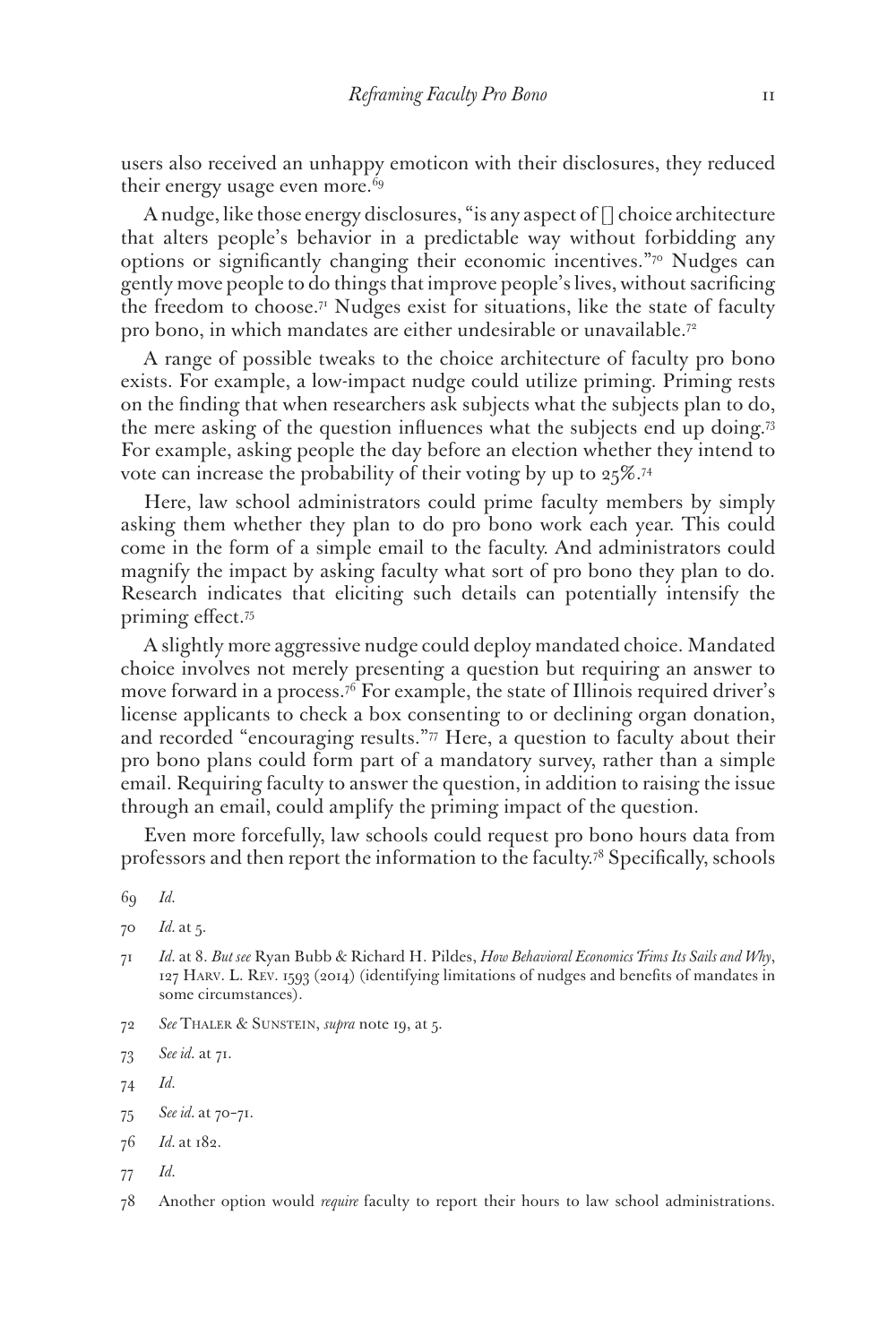could disclose to the entire faculty average hours contributed by reporting faculty members and could report to each individual professor whether that person is doing less pro bono than average. Such a social nudge, like the energy usage scenario above, could encourage faculty members to try to at least match peer contributions.79

Ultimately, which combination of nudges would have the greatest impact cannot be resolved without some school-to-school experimentation and assessment. Nevertheless, one default approach could be for a law school to begin with the lowest-cost, least aggressive nudges, e.g., simple priming or mandated choice, and then ratchet up to more forceful nudges, such as reporting and public disclosure of faculty pro bono hours, as needed.

#### Making Choice and Performance Easier

In addition to nudging faculty toward pro bono, administrators can also take the closely related action of removing obstacles to choosing pro bono projects. Providing curated lists of pro bono projects could potentially help: As studies show, presenting limited options can help spur action in some circumstances.80 Of course law school personnel who prepare those lists, such as pro bono coordinators, would need some criteria to whittle down options.

 Most easily, listings could feature projects from organizations that have previously provided reliable or popular opportunities. Or the coordinator and pro bono staff, resources permitting, could tailor listings of projects to faculty research interests. For example, schools could offer projects raising consumer or immigration law issues to professors who write in those areas.<sup>81</sup>

Of course, this would constitute a mandate, not a nudge. That alone does not disqualify required reporting as a potential approach. In fact, mandatory reporting might provide a variety of benefits. But, for some of the same reasons that faculty have resisted general pro bono mandates, faculty may well oppose any required reporting, particularly if schools would publicize results.

<sup>79</sup> *See id.* at 66–67. It might also backfire, however, if average contributions are low, which might cement under-contribution. Alternatively, if disclosures identify all faculty members by name along with their pro bono hours, a public shaming effect might boomerang—causing resentment and resistance. A potential solution might involve disclosures that simply tell each faculty member how many hours that professor contributed in the preceding year. The disclosures could then provide a notification if the professor contributed fewer hours than in preceding years or contributed fewer hours than average at the law school. Whether such a solution would effectively nudge more pro bono from faculty—without reinforcing low hours or triggering a shaming problem—needs experimentation and assessment.

<sup>80</sup> In a classic study on choice, for example, a local food market on one day displayed twentyfour different kinds of jams. On another day, the food market provided only six different jam choices. Researchers found that people were almost ten times more likely to buy jam from the table with just 6 jams. The larger display of jams also led to lower customer satisfaction than the smaller display. BARRY SCHWARTZ, THE PARADOX OF CHOICE 123-25 (2004).

<sup>81</sup> *Cf.* Cummings & Sandefur, *supra* note 24, at 94 (describing the benefits of "specifically targeted initiatives" in stimulating practitioner pro bono).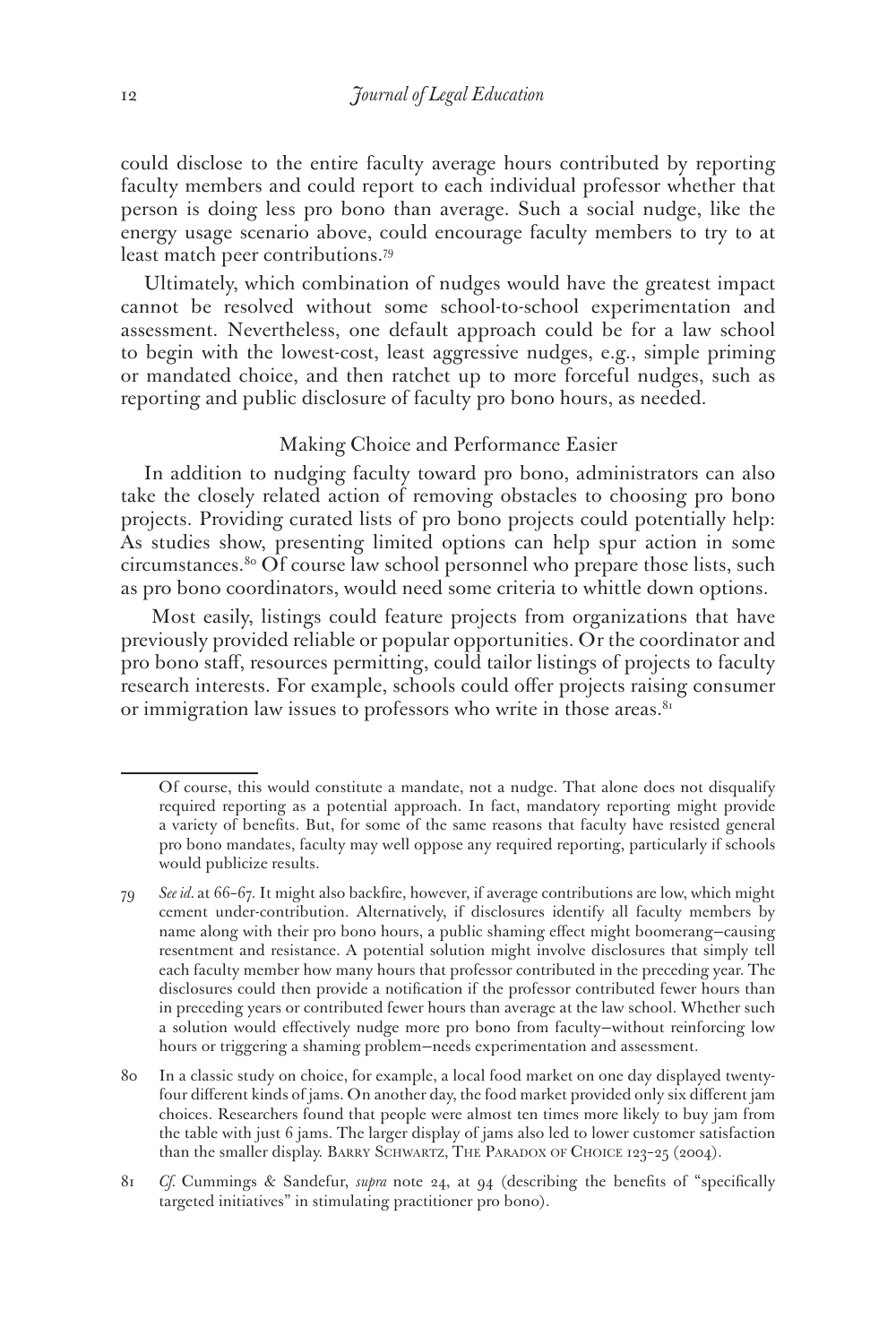Potentially even more promising, law schools could highlight short, discrete pro bono projects as options for faculty. Many law professors spent little time in practice and many have gone years or decades without practicing at all.<sup>82</sup> Attempting to steer such professors toward pro bono might trigger resistance in the form of psychological inertia or status quo bias. $83$  "Compact" pro bono projects could help combat that inertia. For example, organizations such as the NAACP or the ACLU sometimes need only discrete research assistance. Likewise, local public interest organizations often solicit volunteers for expungement clinics or even simple intake interviews.

To be sure, these simple projects do not sound like the sort of pro bono work professors would do. But faculty long out of practice may not feel ready to jump into more involved litigation or transactional matters. Shorter projects may also help counter the objection that law faculty lack time to devote to pro bono work.84 Finally, shorter initial projects could help faculty members build pro bono momentum. Even minimal exposure to poverty-related problems can help inspire more service.<sup>85</sup>

## *B. Reframing the Moral Case*

This section advocates a second reframing related to faculty pro bono: demoting the moral justification. As described above, commentators have relied on a putative moral duty to justify faculty pro bono.<sup>86</sup> This essay does not dispute the logic undergirding this moral duty.87 Instead, it surfaces the practical risks of relying on such an argument. Take, for example, "moral backfire."88 People strongly resist "the thought of [their] own wrongdoing, and

- 82 *See* Redding, *supra* note 16, at 601; Campos, *supra* note 16, at 20–21.
- 83 Inertia can occur when people choose not to waste mental resources if the status quo appears adequate. *See* Lawrence, *supra* note 21, at 115.
- 84 *See infra* text accompanying notes 130–38 for a more detailed discussion of time-related concerns.
- 85 Rhode, *Cultures of Commitment*, supra note 65, at 2431.
- 86 Luban, *supra* note 12, at 58–59; Rhode, *supra* note 12, at 162; Chemerinsky, *supra* note 12, at 1238.
- 87 *See supra* text accompanying notes 40–45 for condensed version of the argument; *see also*  Luban, *supra* note 12, at 58–59 for detailed elaboration. *But see* Charles Silver & Frank B. Cross, *What's Not to Like About Being a Lawyer?*, 109 Yale L. J. 1443, 1481–82 (2000) (challenging argument that moral principles compel practitioner pro bono).
- 88 *See* Franz, *supra* note 22 (describing ways that moral arguments can backfire by causing strong resistance). A critic might contend, however, that commentators have couched the duty-based argument in a way unlikely to cause serious backfire. For example, although David Luban argues that faculty have an obligation to do pro bono, he also calls it an "imperfect duty" and "aspirational." Luban, *supra* note 12, at 59 (1999). Other authors, such as Erwin Chemerinsky and Deborah Rhode, discuss lawyers' pro bono responsibilities but do not rely heavily on morally charged language to make the point. *See* Rhode, *supra* note 12; Chemerinsky, *supra* note 12. The restrained phrasing of these authors arguably might pose little threat of law professors' becoming defensive in response.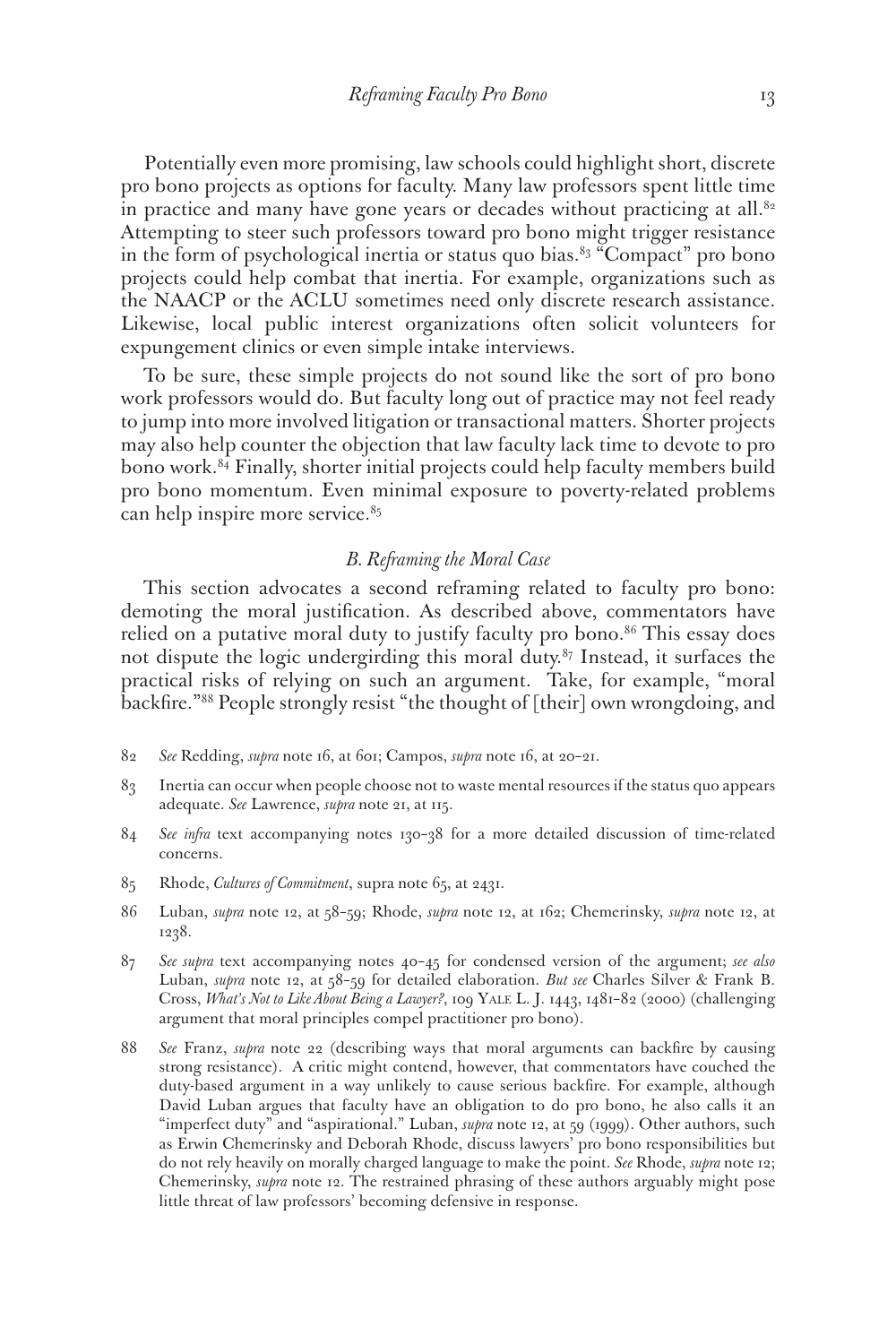the result is that [they] will bend [their] moral beliefs and even [their] perceptions to fight off the harsh judgment of [their] own behavior."89 Indeed, when confronted with "ethical criticism," people "engage in motivated reasoning to protect their worldviews and identities, which can in some cases result in a bolstering of those attitudes that have been called into question."<sup>90</sup>

Law faculty may particularly resist the view that moral principles require them to do pro bono. Law faculty may already see themselves as good, ethical public servants, whether performing pro bono work or not.91 Thus, professors may bridle fiercely at the view that years of law teaching without pro bono has failed the test of moral duty.<sup>92</sup>

Moreover, publicly highlighting failure to take moral action by a large group can inadvertently normalize that failure.93 For example, people in studies have increased energy usage when they learned that their usage was below average.94 Thus, featuring mass moral failure or detailing low average pro bono contributions could boomerang on the goal of increasing pro bono participation.95

- 89 David Luban, *Integrity: Its Causes and Cures*, 72 FORDHAM L. REV. 279, 281 (2003).
- 90 Franz, *supra* note 22.
- 91 Luban, *supra* note 12, at 71.

However, these commentators also use language with a strong moral emphasis. For example, David Luban expressly asserts a "moral obligation" and indicates that law professors' failure to do pro bono when they require it of students is a form of "hypocrisy." Luban, *supra* note 12, at 66, 75. Similarly, Deborah Rhode states that pro bono is a "condition of professional privilege." Rhode, *supra* note 12, at 162. Moreover, these authors tend to make "duty" the centerpiece or the leading point in their arguments for faculty pro bono. *See* Luban, *supra*  note 12, at 66, 75; Rhode, *supra* note 12, at 162; Chemerinsky, *supra* note 12, at 1238. This emphasis on professors' unsatisfied duties to do pro bono, and the inclusion of

language related to moral obligations, could cause a backfire effect. In a more affirmative framing, the moral argument would take a back seat rather than a prominent position. *See infra* notes 97–102 and accompanying text.

<sup>92</sup> This problem may be particularly acute for law faculty who have gone long periods without doing pro bono. This is because cognitive dissonance can, over time, form a feedback loop: "Once I act, my beliefs will rationalize the action and therefore impel me to further action of the same sort—which, in turn, calls for renewed rationalization, and further action." *Id.* at 281. In other words, long pro bono inactivity may deeply entrench faculty in a view that lack of pro bono is not immoral; this in turn could engender strong resistance to any argument for a moral duty to do pro bono.

<sup>93</sup> *See* Thaler & Sunstein, *supra* note 19, at 69.

<sup>94</sup> *Id.*

<sup>95</sup> Admittedly, tension exists in this essay on this very issue. Parts of the argument here highlight the mass failure of law professors to do pro bono. Therefore, arguably those facets of the essay could undermine the cause by making law professors feel more comfortable about not doing pro bono. But working toward a solution requires at least naming the problem. This essay attempts to minimize that risk by championing nudges and emphasizing pro bono benefits, rather than lingering on the scope and moral culpability of the failure.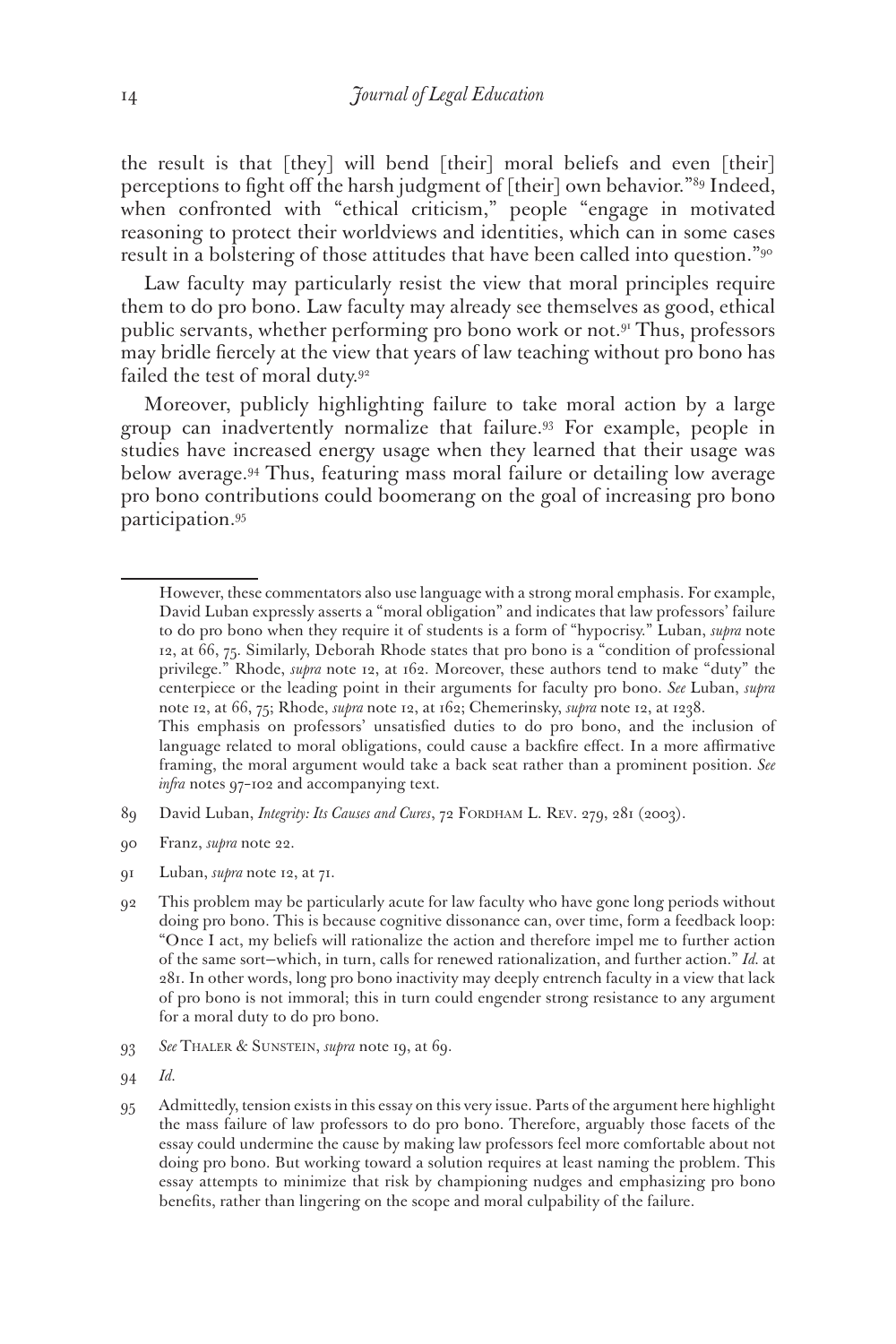Even framing praise for faculty pro bono in moral terms could backfire. When people do something good—such as donating to a charitable cause they may feel subsequently licensed to act in a more negative or morally ambiguous way.<sup>96</sup> Thus, casting the discussion of faculty pro bono in primarily moral terms—whether commending or criticizing—could inadvertently retard progress.

Rather than framing faculty pro bono primarily in terms of moral arguments, couching the position more positively could avoid some of these pitfalls.97 For example, faculty engaging in pro bono can model for students and thus potentially stoke additional student pro bono.<sup>98</sup> In addition, faculty pro bono can potentially improve professors' teaching by bringing real-world lessons and legal issues to the classroom.99 Further, faculty pro bono could potentially inspire or influence scholarship.<sup>100</sup> Scholarship rooted in insights from recent practice experience could help address the criticism that too much legal scholarship disregards the realities of the legal profession.<sup>101</sup>

None of this compels full retirement of the moral obligation argument. In some instances, ethical reasoning can help spur altruistic conduct.<sup>102</sup> Here, the argument may serve well as a potential response to faculty objections. Placing the moral point in a responsive role could help avoid alienation effects while preserving the approach to persuade those open to a morally focused dialogue.

- 96 *See* Maryam Kouchaki & Ata Jami, *Praising Customers for Ethical Purchases Can Backfire*, Harv. Bus. Rev. (Oct. 14, 2016), https://hbr.org/2016/10/ praising-customers-for-ethical-purchases-can-backfire.
- 97 The potential power of positively reframing moral arguments gleans support from strategies used by some effective altruists. Effective altruism seeks to "answer<sup>[]</sup> one simple question: how can we use our resources to help others the most?" EFFECTIVE ALTRUISM, https://www. effectivealtruism.org/ (last visited August 3, 2021). Effective altruists claim to "use evidence and careful analysis to find the very best causes to work on." *Id.* One of the leading thinkers in effective altruism movement attributed its contemporary appeal to a change in messaging. Whereas other philosophers "emphasized the really strong obligation to feel guilty of not helping those in poor countries, our messaging was more positive and optimistic." Edouard Mathieu, *The Books on Effective Altruism Recommended by William MacAskill*, FIVE BOOKS, https:// fivebooks.com/best-books/effective-altruism-will-macaskill/ (last visited August 3, 2021). None of this means the proposed reframing here endorses or relies on effective altruism. Rather, my limited point is simply that the type of change in messaging used by some effective altruists could work in the faculty pro bono context too.
- 98 Chemerinsky, *supra* note 12, at 1238–39.
- 99 *Id.* at 1239-40.
- 100 *See* Pritikin, *supra* note 55, at 52–54 (describing benefits to scholarship from recent practice experience).
- 101 *See* Edwards, *supra* note 34, at 35, and Waxman, *supra* note 34, at 1906–07, for prominent examples of such criticism.
- 102 Rhode, *Cultures of Commitment*, *supra* note 65, at 2431.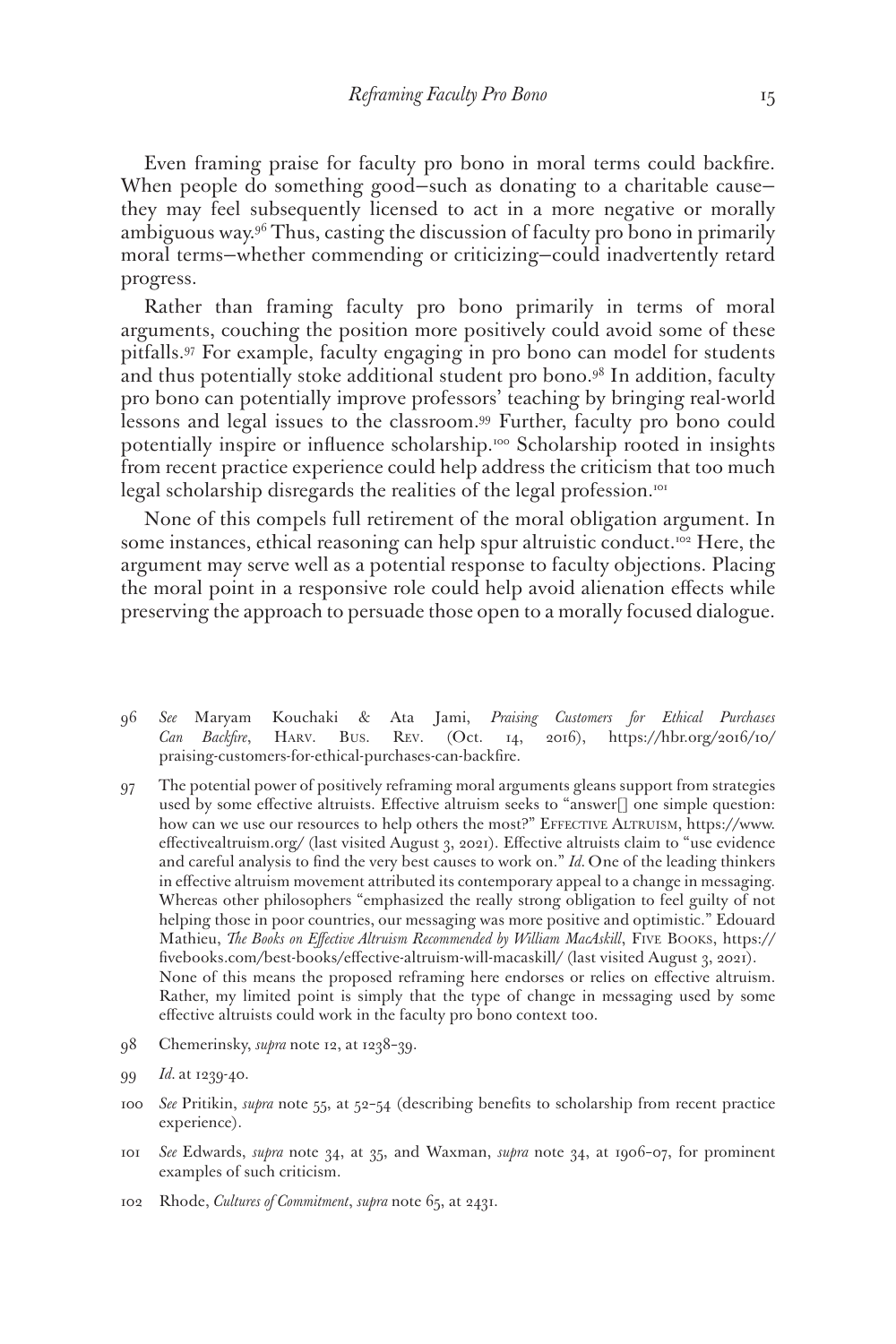## *C. Reframing One-Size-Fits-All Approaches*

In addition to morally oriented approaches potentially backfiring, so could disregarding or disputing professors' conceptions of their own identities. Although commentators have argued that faculty are subject to the same moral obligation as practitioners, faculty do not necessarily view themselves as practitioners.103 Thus, persuasion aimed at reasons law professors *in particular* should do pro bono could meet less resistance.<sup>104</sup> This suggests that arguments about pro bono helping scholarship, modeling, and teaching may work even better than generally describing the need for more attorney pro bono to fill the justice gap.

This approach can go further.

The law professoriate is not a monolith. Different segments within legal academia do not necessarily share interests. This differentiation invites an even more tailored approach to making the case for faculty pro bono. As described below, this more bespoke form of persuasion can address faculty segments at different law schools, rather than merely asserting generalized arguments about why all faculty should engage in more pro bono.

Differentiation in legal academia implicates research on "communities of practice" among attorneys.<sup>105</sup> According to this literature, "communities of practice" can have a large impact on attorney identity and behavior.<sup>106</sup> Indeed, communities of practice can particularly influence pro bono participation, including understandings of why practitioners should do pro bono.<sup>107</sup>

Different segments of law professors also arguably operate as different academic communities. For example, legal writing instructors may prioritize different facets of their work and face different status-related concerns than doctrinal faculty.<sup>108</sup> Faculty committed to community lawyering may cohere

- 103 *See* Luban, *supra* note 12.
- 104 *Cf.* Cummings & Sandefur, *supra* note 24, at 94 (discussing how targeted campaigns ostensibly worked better than more generalized efforts to spur greater pro bono participation).
- 105 *See, e.g.*, *id.* at 94–95; John P. Heinz & Edward O. Laumann, Chicago Lawyers: The Social STRUCTURE OF THE BAR 1-4 (1994).
- 106 *See, e.g.*, Cummings & Sandefur, *supra* note 24, at 94–95; Heinz & Laumann, *supra* note 105, at  $1 - 4.$
- 107 *See* Cummings & Sandefur, *supra* note 24, at 98 (citing Robert Granfield, *The Meaning of Pro Bono*, 41 Law & Soc'y Rev. 113 (2007)) ("the kind of organization lawyers work in is associated with the extent to which lawyers believe that pro bono service enhances their legal skills, aids their career mobility, is a duty, or gives them opportunities to experience autonomy in their work.").
- 108 *See* Amy H. Soled, *Legal Writing Professors, Salary Disparities, and the Impossibility of "Improved Status*,*"* 24 LEGAL WRITING: J. LEGAL WRITING INST. 47 (2020) (describing status struggles and pay disparities particular to legal writing instructors); Mitchell Nathanson, *Dismantling the "Other": Understanding the Nature and Malleability of Groups in the Legal Writing Professorate's Quest for Equality*, 13 LEGAL WRITING: J. LEGAL WRITING INST. 79, 80 (2007) ("by being considered something other (or less) than tenured or tenure-track doctrinal professors in the overwhelming majority of American law schools, it receives significantly smaller salaries, less job security, and a muted voice in faculty governance.").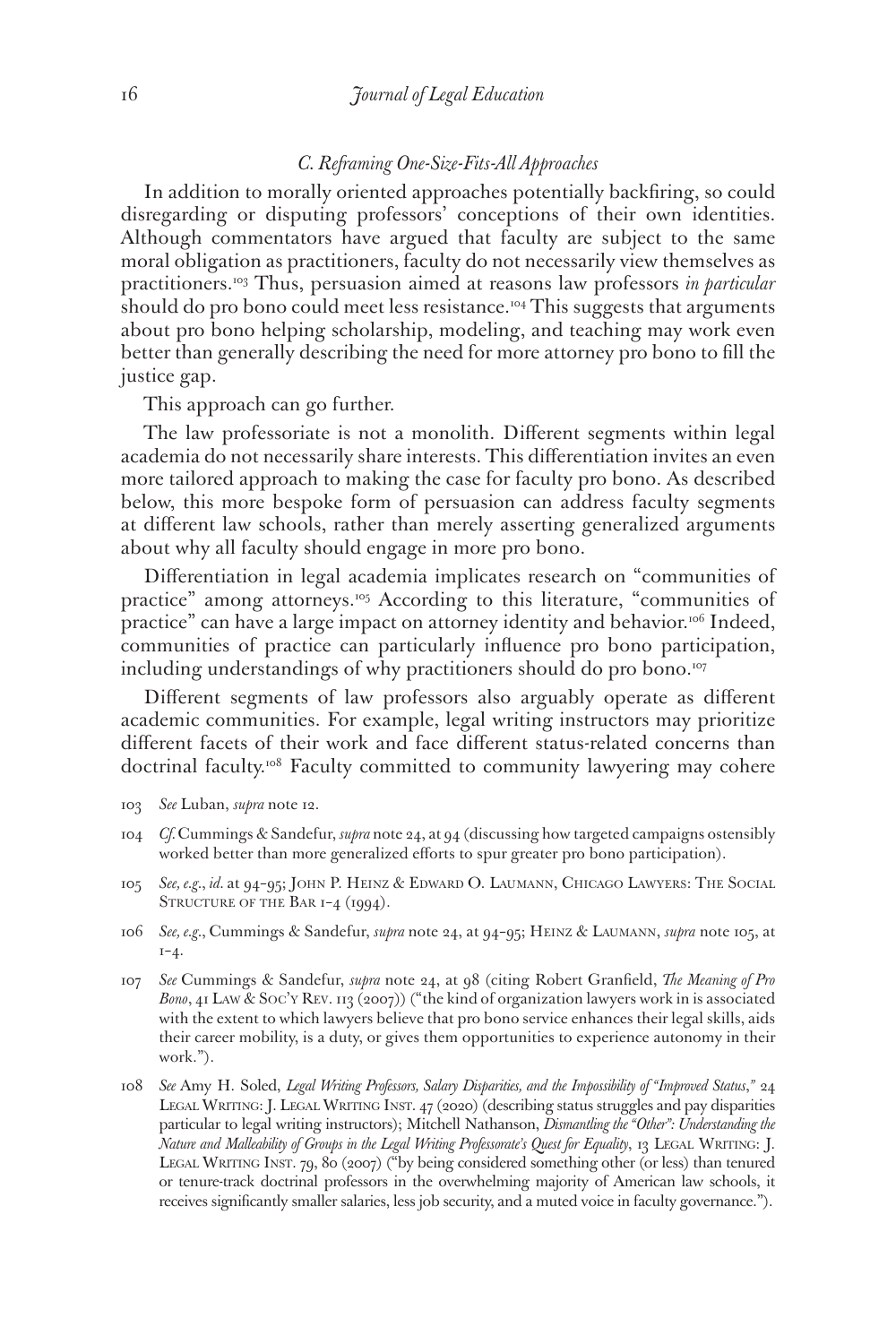via interests that differ from those of lawyering skills or corporate law faculty.109 More generally, law professors may view their professional identities as tethered to the particular areas of the law they research and write about.<sup>110</sup>

Reasoning targeted toward the identities within different communities of law faculty might help puncture resistance to pro bono. Research suggests such tailored approaches can work better than generalized strategies.<sup>111</sup> For example, one study found that "specifically targeted initiatives" correlated with improved practitioner pro bono participation rates, whereas generalized or "diffusely targeted recruitment efforts" did not.<sup>112</sup>

Below I provide some examples of targeted reasoning for pro bono. I focus primarily on lawyering skills teachers but also touch on several other groups to illustrate contrasting approaches.<sup>113</sup>

## Examples of Tailored Advocacy

Historically, some observers have viewed lawyering skills as a backwater or, at best, a steppingstone. $114$ 

Contrary to that impression, lawyering skills faculty have helped pioneer key aspects of legal pedagogy.115 For example, they have devised cutting-edge forms of professionalism instruction and have deployed best practices in student skills acquisition. $116$ 

- 109 *See* Karen Tokarz et al., *Conversations on "Community Lawyering": The Newest (Oldest) Wave in Clinical Legal Education*, 28 Wash. U. J. L. & Pol'y 359, 363–64 (2008) (describing principles that "bind" community lawyering clinicians together, including goal of empowering communities through collaborative practice).
- 110 *Cf.* Luban, *supra* note 12, at 66–67 (describing the "we're-scholars-not-lawyers" view of many law professors).
- 111 *See* Cummings & Sandefur, *supra* note 24, at 94.

- 113 I showcase arguments tailored to lawyering skills teachers mainly because, as a lawyering skills teacher, I have firsthand experience within the community.
- 114 *See* Susan P. Liemer & Hollee S. Temple, *Did Your Legal Writing Professor Go to Harvard?: The Credentials of Legal Writing Faculty at Hiring Time*, 46 U. Louisville L. Rev. 383, 384–85 (2008) (noting that some have viewed legal writing positions as "stepping-stone jobs" and that some lawyering skill teachers have been "relegated to low positions within [the law school] hierarch[y]").
- 115 *See* Alison Donahue Kehner & Mary Ann Robinson, *Mission: Impossible, Mission: Accomplished or Mission: Underway? A Survey and Analysis of Current Trends in Professionalism Education in American Law*  Schools, 38 U. DAYTON L. REV. 57, 67 (2012) ("legal writing professors are often on the cutting edge of professionalism education").
- 116 *See id. Cf.* Stuckey et al., *supra* note 33, at 69 ("Legal writing teachers at many institutions and collectively through their national organization are encouraging and engaging in the kinds of coordination, sharing, and collaboration that would benefit all components of legal education."). Additionally, lawyering skills teams have been involved in innovations that bring real practice experience to first year law students. For example, lawyering skills instructors have played a role in projects requiring first-year students to conduct intake

<sup>112</sup> *Id.*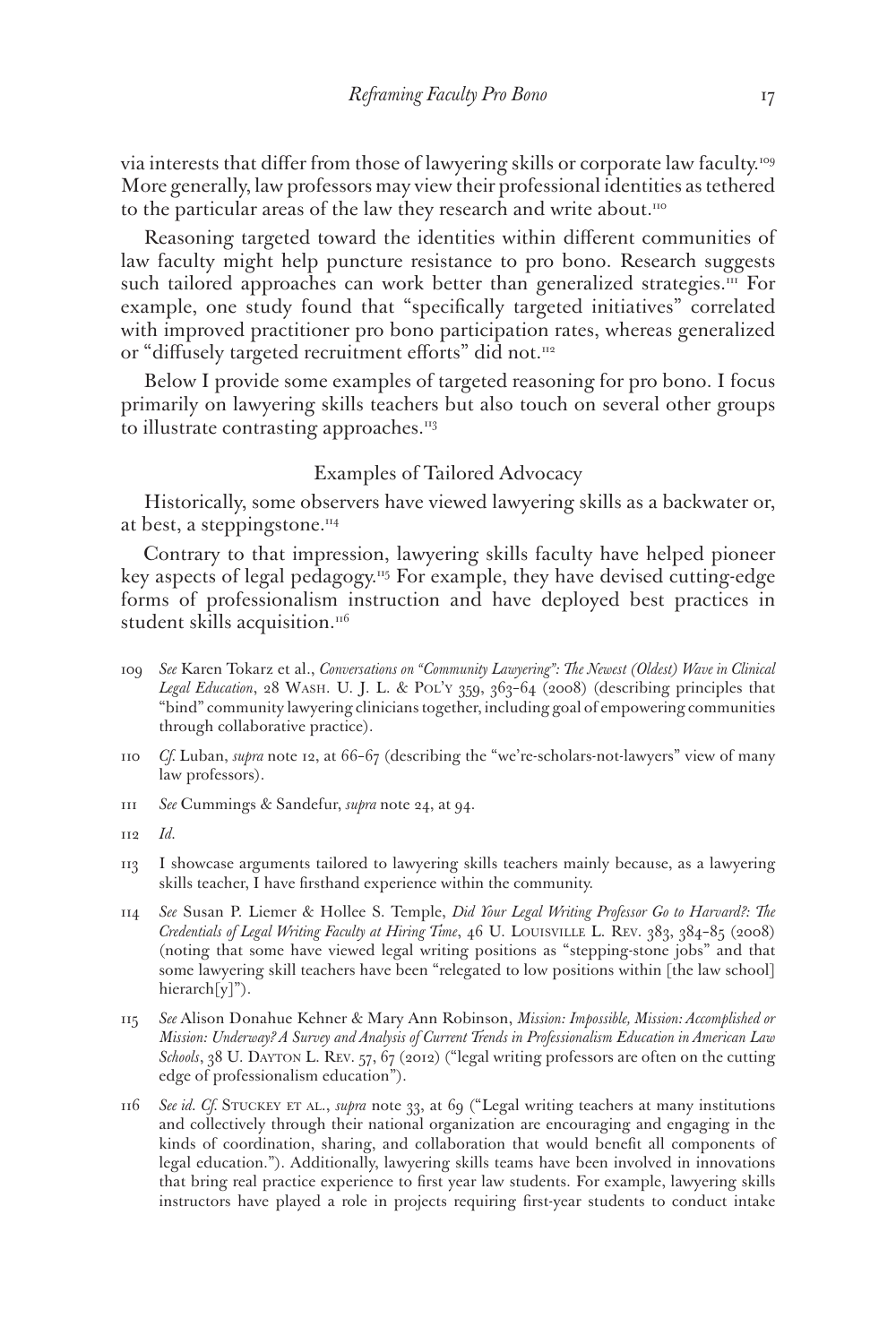The disconnect in perceptions favors lawyering skills teachers' taking a frontline role in pro bono practice.

For example, increasing lawyering skills faculty's participation in pro bono could help lawyering skills professors burnish their image as legal pedagogy leaders. Community leadership can require doing hard, important work first.<sup>117</sup> Improved pro bono participation can bolster the claim that lawyering skills instructors represent the leading edge in legal education.

Engaging in pro bono could also help lawyering skills professors model the unique professionalism expectations they have for their students. Many lawyering skills faculty teach professionalism and hold their students accountable for conducting themselves with it. $118$  Modeling is key to impressing professional conduct on others: "Actions speak louder than words and examples work better than exhortation."<sup>119</sup> Pertinent here, "professionalism includes the aspirational commitment to pro bono."120 Thus, pro bono for lawyering skills instructors supports their pedagogical emphasis on professionalism.

The risk of skill decay also favors pro bono work in the lawyering skills community. As commentators have argued, law teachers should typically "know their subject extremely well."<sup>121</sup> But extended periods of disuse can lead to the decay or loss of trained skills.<sup>122</sup> Admittedly, law professors can and do teach skills that they have not exercised in years. But fresh practice with the way attorneys use skills in the evolving legal market could help ensure lawyering skills teachers can model and impart the skills their students need.<sup>123</sup>

Critics, however, could raise status and bandwidth concerns facing lawyering skills instructors. Some doctrinal faculty or law school administrations view lawyering skills instructors as lower on the law school hierarchy than doctrinal faculty.124 Doing pro bono work could fortify the misperception of lawyering skills faculty as nonscholarly "trade school" instructors. This could impede

- 119 Rhode, *Cultures of Commitment*, *supra* note 65, at 2429.
- 120 Luban, *supra* note 12, at 66.
- 121 Stuckey et al., *supra* note 33, at 77.
- 122 *See* Winfred Arthur Jr. et al., Individual and Team Skill Decay: The Science and IMPLICATIONS FOR PRACTICE (2013).
- 123 *See* Zimmerman, *supra* note 36, at 138 (noting importance of up-to-date practice experience given "evolving nature of law practice").
- 124 Liemer & Temple, *supra* note 114, at 384–85.

interviews with local public interest organizations. Rachel Croskery-Roberts & Ezra Ross, *Creating and Administering a Live Interviewing Project for 1Ls: Benefits, Challenges, and Lessons Learned from COVID-19*, 29 PERSPS. 9 (2021).

<sup>117</sup> *See* Lisa Bruttel & Urs Fischbacher, *Taking the Initiative. What Characterizes Leaders?*, 64 European Econ. Rev. 147 (2013) ("Taking the initiative is a crucial element of leadership").

<sup>118</sup> *See* Kehner & Robinson, *supra* note 115, at 87 ("it is becoming more common in the legal writing classroom to articulate specific professionalism expectations and assess mastery of these expectations through "professionalism points" that comprise part of the final grade").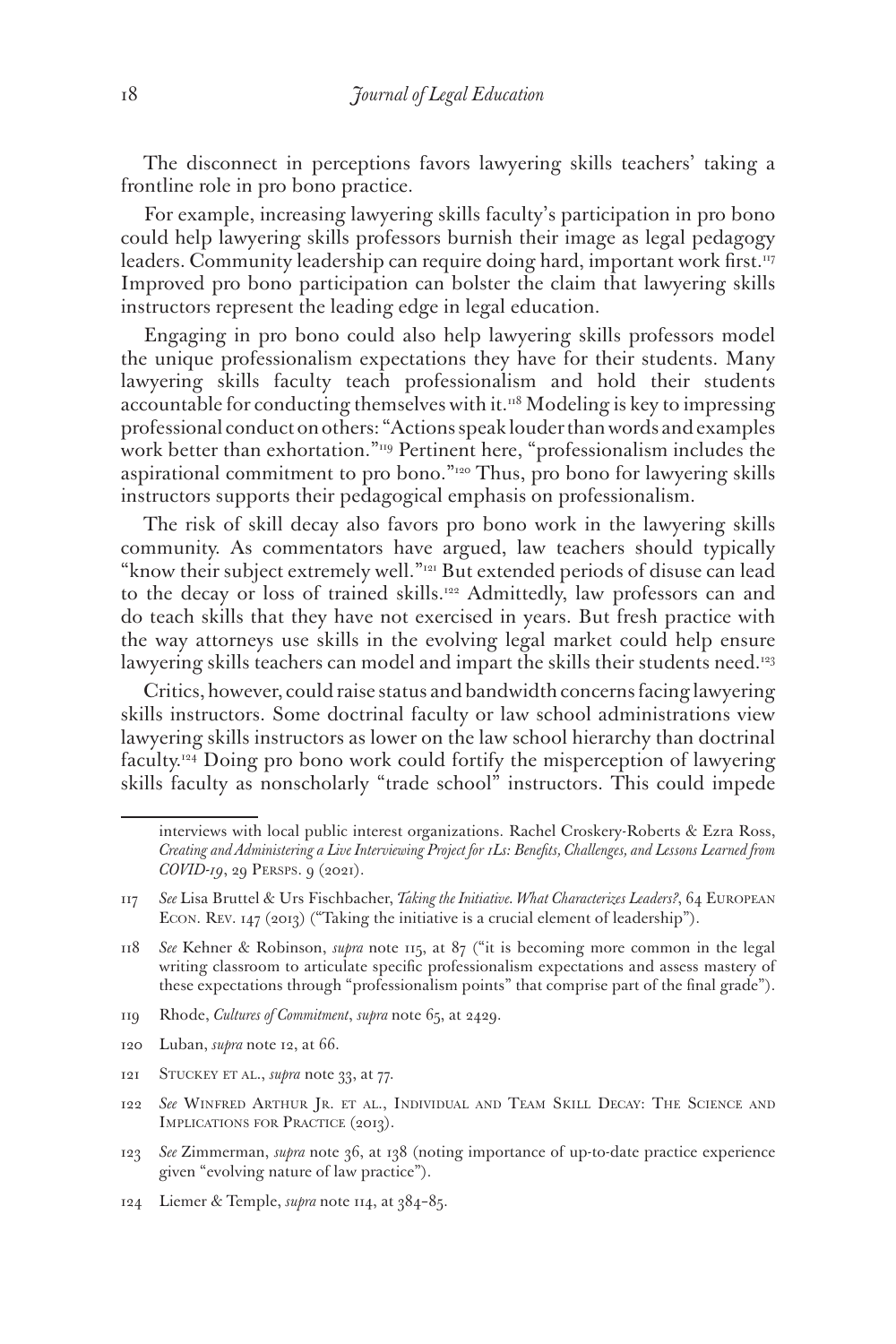lawyering skills professors' efforts to attain equal status in law schools. At the least, pro bono would deplete time that could go toward work more appreciated by doctrinal faculty and research universities.

But pro bono work *can* generate scholarship. In fact, lawyering skills professors have in the past written scholarly work on their pro bono.125 Further, pro bono work is not necessarily wedded to low status. To the contrary, highprofile law professors like Dean Erwin Chemerinsky engage in significant pro bono.<sup>126</sup> Moreover, as described above, I advocate providing law faculty with compact pro bono options to help encourage uptake. Such projects, undertaken periodically, would not necessarily disrupt lawyering skills faculty's commitment to other professional activity.

Tailored reasoning also applies to pro bono by faculty segments besides lawyering skills. Take business law faculty, whose expertise could play a gapfilling role in pro bono work. Large law firms, which donate a significant share of pro bono, may not take certain cases against businesses based on positional conflicts.127 As a result, "lawyers with the greatest expertise in particular areas such as employment, consumer credit, or land use law—are the ones least likely to bring their expertise to bear on pro bono projects."<sup>128</sup> Thus, law faculty with expertise in business, employment, or consumer credit law could play a special part by filling key holes in pro bono work done by others.

Further, commentators have called for a broadened scholarly perspective that explores how business law relates to public interest considerations.<sup>129</sup> Performing pro bono work may enrich business law scholars' conception of how their areas of study intertwine with ideas of social justice and service of the public interest. This could lead to more scholarship that makes such connections.

Ultimately, this essay provides just an initial sketch of a bespoke approach to arguments for faculty pro bono. But it suggests that such an approach could apply to a variety of different segments of legal academia.

# **III. Objections and Responses**

By abandoning proposed mandates and downplaying moral reasons for faculty pro bono, does this proposal deflate its own strongest argument?

- 125 *See* Rabe & Rosenbaum, *supra* note 55 (co-authored by former legal writing director Suzanne Rabe).
- 126 *See* Chemerinsky, *supra* note 12, at 1239–40 (describing pro bono representations).
- 127 *See* Cummings, *supra* note 11, at 116–18.
- 128 Ann Southworth & Catherine L. Fisk, The Legal Profession: Ethics in Contemporary PRACTICE 886 (2d ed. 2019).
- 129 *See* Shauhin Talesh, *Insurance Law as Public Interest Law*, 2 U.C. Irvine L. Rev. 985, 988 (2012) ("rather than focusing on defining tight boundaries for what is public interest law and advancing the concept of social justice, public interest scholars may want to broaden their conceptualization and evaluate how many areas of law, including business law, promote and advance the public welfare").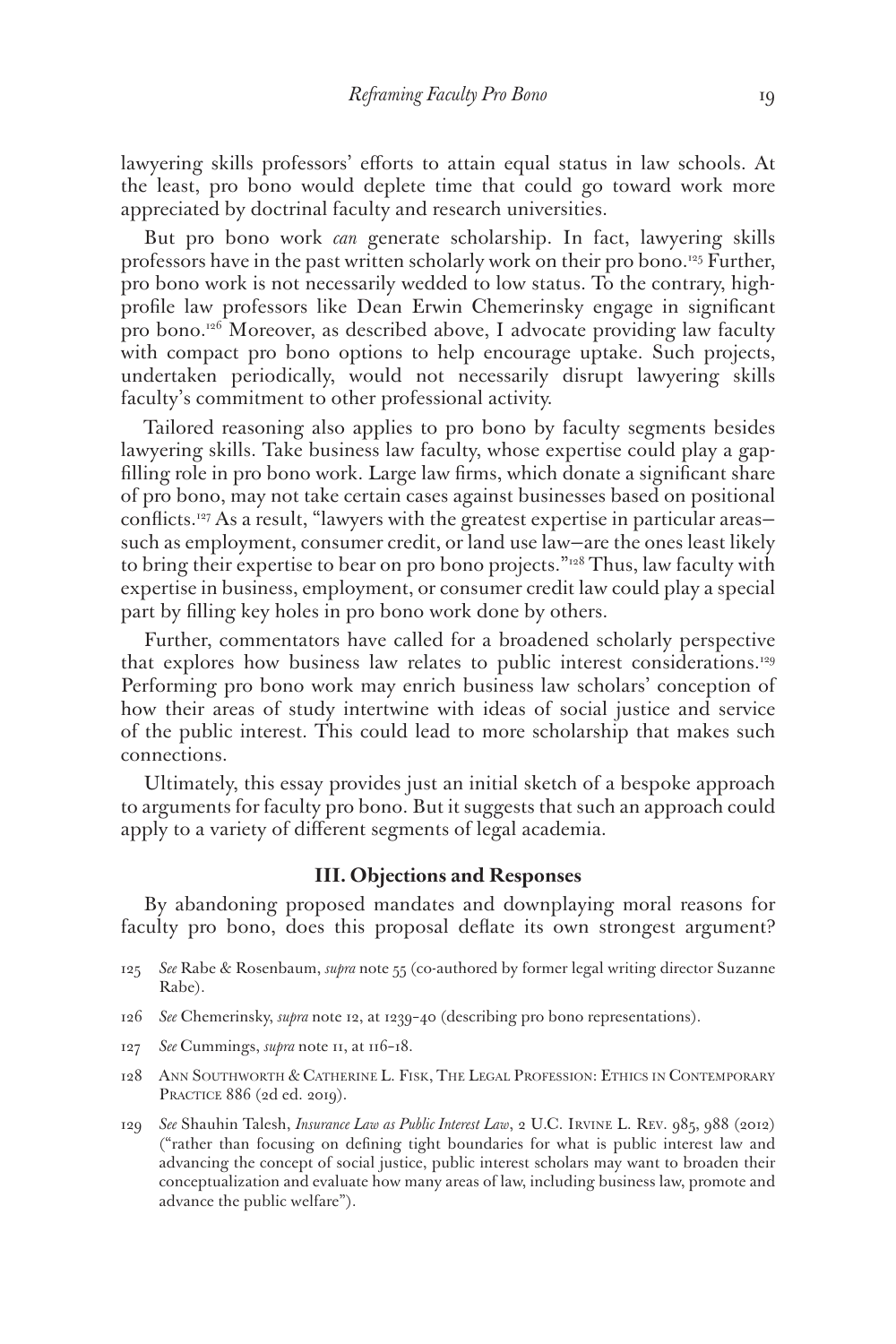Does it fail to seriously tackle law professors' identification as scholars, not public interest practitioners? Does it ignore foundational questions about the definition of pro bono in the context of legal academics?

This part discusses these and other potential objections. They fall loosely into two categories: arguments that the proposal does too little, and arguments that the proposal goes too far.

## *Objections that the Proposed Reframing is Too Limited*

Critics could contend that dropping the argument for a faculty pro bono mandate would undermine progress toward greater faculty pro bono participation. Many faculty members might do pro bono only if required to do so. Relinquishing any claim to a mandate could also send the message that faculty pro bono is unimportant.

But arguments for a faculty mandate have fizzled. Experimenting with a research-based nudge approach might work better with resistant law faculty and would not preclude reverting to proposed mandates if it fails. By doing little to promote faculty pro bono, law schools already signal its lack of importance. By adopting nudges and supporting conversation about pro bono benefits, law schools could start to signal the opposite.

Arguably, this proposal also fails adequately to address the biggest obstacle to faculty pro bono: that many law professors view themselves as academics, not practitioners. But insisting to law faculty that they misunderstand their professional identity appears counterproductive. By contrast, the proposal here aims to meet faculty where they are. Advocating short, discrete pro bono projects acknowledges that many professors will worry about pro bono work displacing other professional obligations. And these proposals *do* attempt to address professors' conceptions of professional identity. I advocate training arguments on law professors' particularized interests, rather than importing the same arguments used to urge practitioner pro bono.

Relatedly, detractors could argue that law faculty lack the time for pro bono practice. Particularly with the ever-expanding email inboxes of the last few decades, law professors have arguably become inundated with their research, teaching, and administrative duties. The COVID pandemic exacerbated the problem, making pro bono practice, along with almost everything else, much harder than before.

No compelling data, however, substantiate that faculty have become objectively busier. To the contrary, faculty classroom hours, particularly at top law schools, have decreased.<sup>130</sup> At top twenty-five schools, faculty typically spend five hours per week or less teaching, zero when on sabbatical.131 Although

131 *See* Carney, *supra* note 130, at 254 (reporting less than eight hours of teaching per year at top ten schools); Tamanaha, *supra* note 33, at 42–44 (describing research indicating ten or fewer hours of teaching per year at top twenty-five law schools).

<sup>130</sup> *See* William J. Carney, *Curricular Change in Legal Education*, 53 Ind. L. Rev. 245, 254 (2020); TAMANAHA, *supra* note 33, at 42-44.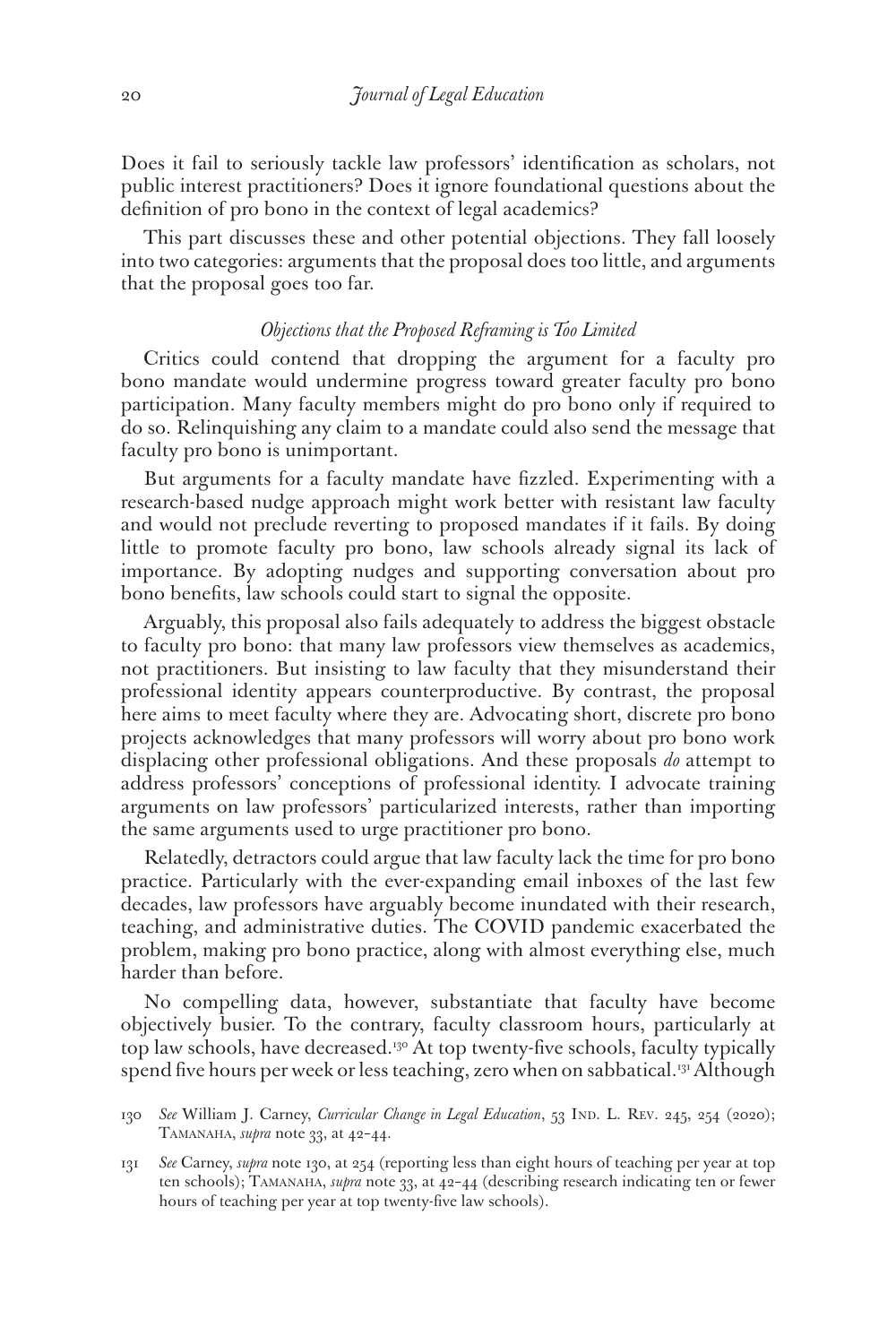faculty might argue they make up for lightened teaching responsibilities with additional research, the data don't bear that out either. Reduced teaching loads show "surprisingly little" association with increased scholarly output.<sup>132</sup> To be sure, people do *feel* busier, potentially in part from the stress of media multitasking.<sup>133</sup> But data don't necessarily bear out that subjective impression.<sup>134</sup> Moreover, Big Law attorneys, who typically work more than legal academics<sup>135</sup> and have less flexible schedules, often do regular pro bono work.<sup>136</sup> Even busy professionals can manage some pro bono in their schedules.

In any event, this proposal attempts to accommodate law professors' schedules—objectively busy or not—in several ways. For example, it advocates providing faculty with curated lists of pro bono projects to reduce the time needed to search for suitable assignments. Further, it promotes short, discrete pro bono projects to cabin the time spent working on each project.

Moreover, although COVID has posed severe challenges for clients, lawyers, and teachers, some of the workarounds adopted in response to COVID may help facilitate certain pro bono representations.137 For example, one law school found that Zoom intake interviews could help improve access for more members of the community and made attending and conducting interviews more practicable for interviewers.<sup>138</sup>

Another objection is that deemphasizing the moral duty argument for faculty pro bono would relinquish much of the position's persuasive force. And as an empirical matter, some evidence does indicate that people volunteer more when they focus on their ethical obligations.<sup>139</sup> But the moral duty argument has problems on the merits. Donating money, for example, might

- 132 Tamanaha, *supra* note 33, at 45.
- 133 *See* Helen Pearson, *The Lab that knows where your time really goes*, 526 Nature 492, 496 (2015).
- 134 *See* Oliver Burkman, *Why You Feel Busy All the Time (When You're Actually Not)*, BBC (Sept. 11, 2016), https://www.bbc.com/future/article/20160909-why-you-feel-busy-all-the-time-when-youreactually-not.
- 135 *See* Tamanaha, *supra* note 33, at 47 ("Associates in corporate law firms bill above two thousand hours a year, routinely working six or seven days in excess of sixty hours a week, with limited vacations. If we compare earnings per hours worked, law professor earn *far* more than do associates.").
- 136 *See* Dinovitzer & Garth, *supra* note 32 (reporting that about 70% of Big Law attorneys surveyed did pro bono work and averaged more than seventy-three hours in a twelve-month period).
- 137 COVID also increased the need for pro bono services, particularly in housing matters. *See* Vivian Ho, *What happened when California tried to fix its homelessness crisis as the pandemic arrived*, The Guardian (Dec. 31, 2020), https://www.theguardian.com/us-news/2020/dec/31/ california-homelessness-initiative-faltered-project-roomkey-pandemic (describing increased homelessness as a result of pandemic).
- 138 *See* Croskery-Roberts & Ross, *supra* note 116.
- 139 Rhode, *Cultures of Commitment*, *supra* note 65 at 2431.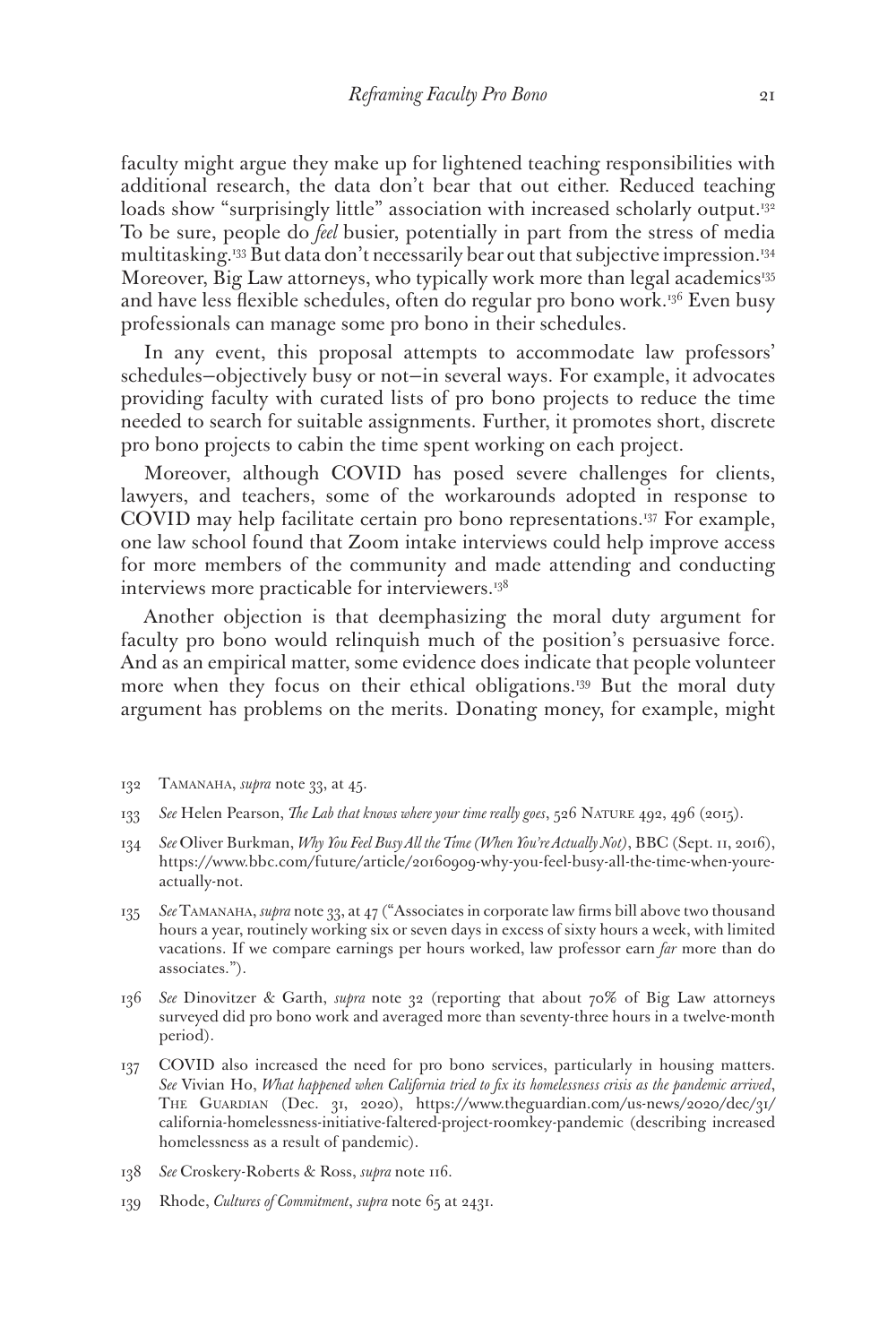under some circumstances do more good than pro bono work.<sup>140</sup> Further, as described above, even if the moral argument possesses logical power, it may as a practical matter backfire with faculty members. Given the apparent lack of faculty pro bono progress, good justification exists for at least trying approaches not rooted in moral duty.

Another arguably missing piece in this project: incentives. Schools potentially need to provide incentives for pro bono work by rewarding faculty who do it and considering pro bono work in tenure and promotion decisions. Doing so could radically change the conversation; not doing so could paralyze it. Either way, this pivotal issue should arguably figure more prominently in this analysis of faculty pro bono.

Rewards and promotional consideration could certainly play a role in encouraging faculty pro bono. But some law schools already do these things.<sup>141</sup> It is unclear they have any impact. This may be because law schools often say only that pro bono may receive consideration at promotion.<sup>142</sup> Faculty might reasonably assume, based on such lukewarm representations, that pro bono cannot substitute for scholarly accomplishment or teaching evaluations. Thus, these policies might not motivate faculty members to alter their current mix of scholarship, teaching, and service. Nor would law schools likely change such policies in a way that would significantly modify incentives, e.g., by allowing pro bono to offset scholarly output for tenure-track faculty. In any event, this essay showcases research-based nudges, rather than incentives that some law schools already employ, to try to bring fresh perspectives to the conversation about pro bono.

Concerns about faculty qualifications also form a cluster of objections. Arguably, law professors without significant practice experience cannot competently represent clients. Some law professors lack even bar admission or a law degree. The proposal here to increase faculty pro bono arguably disregards these important limitations.

Like other commentators, however, "I find it hard to believe . . . that a person teaching law cannot find some area of the law in which he or she is competent."143 In any event, professors' inexperience does not justify avoiding pro bono. To the contrary, it warrants pro bono participation just to acquire that experience, for the sake of improving both teaching and scholarship.<sup>144</sup> Unlicensed professors pose a different issue, but not an insurmountable one.

- 141 *See* American Bar Association Directory of Law School Public Interest & Pro Bono Programs, *supra* note 8 (including a number of schools that describe recognizing faculty for public service during faculty evaluations).
- 142 *Id.*(including a number of schools that describe recognizing faculty for public service during faculty evaluations).
- 143 Chemerinsky, *supra* note 12, at 1242.
- 144 *See id.*

<sup>140</sup> *See* Silver & Cross, *supra* note 87, at 1481–82 ("We know of no data showing that pro bono legal assistance offers the same return as contributions of cash or other services.").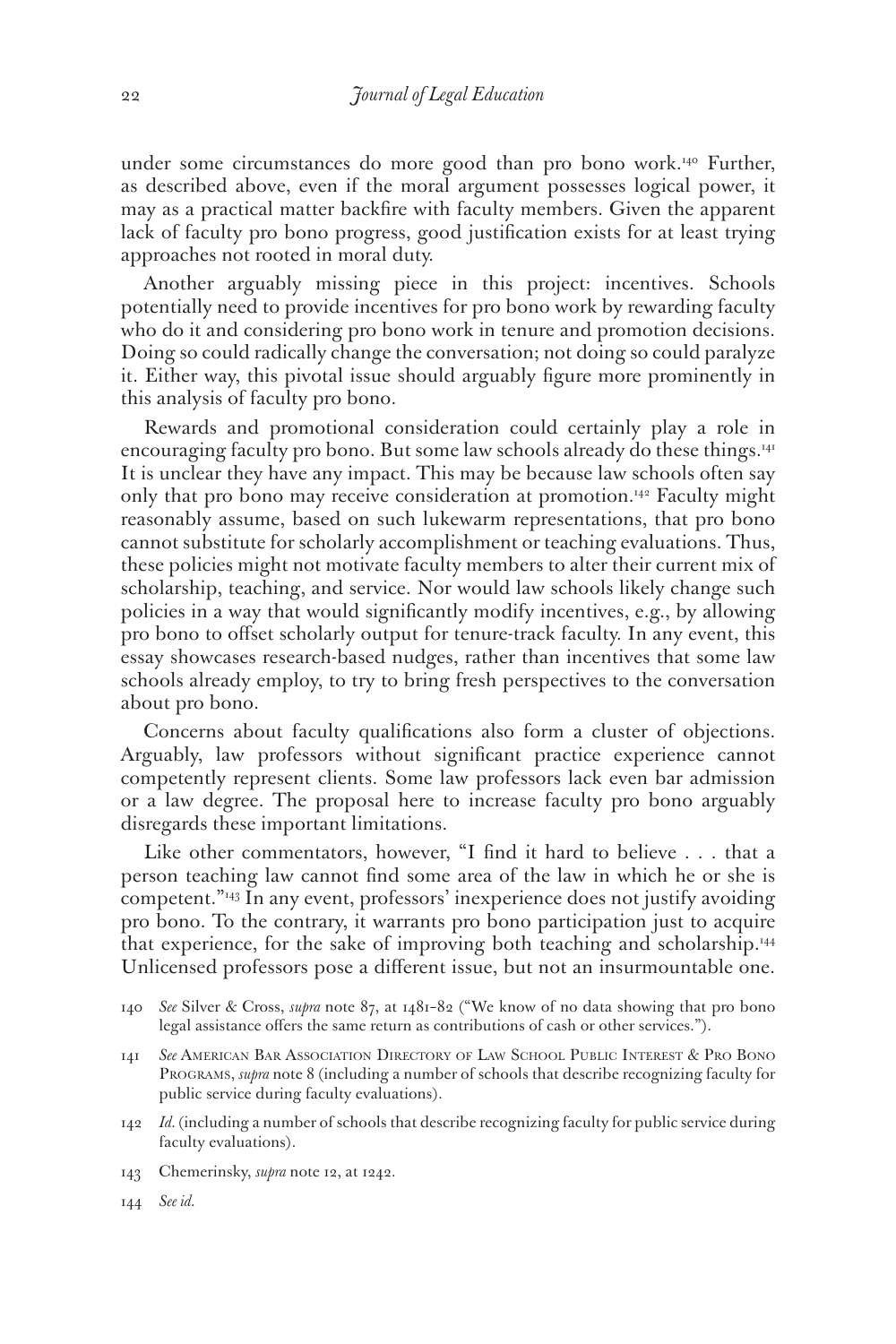Although faculty without licenses cannot alone handle legal matters, they can contribute to pro bono matters under the supervision of a licensed attorney.145 Unlicensed students may do this when they do pro bono. No reason prevents law professors from doing likewise.

Critics could also assert that this essay ignores a foundational question how to define pro bono in the first instance. What counts and what doesn't for faculty? Does membership on boards of public interest organizations? What about political advocacy for marginalized groups? Or testimony before Congress?

These are important questions—but ones, I argue, that do not need definitive answers to advocate increased faculty pro bono. Wading into long-stalemated debates<sup>146</sup> could hamstring discussion of faculty pro bono. For now, this proposal seeks merely to try to jump-start the conversation. It therefore reasonably tables the issue of what—beyond unpaid legal work for the indigent—could qualify as pro bono.

#### *Objections that the Proposal Goes Too Far*

Critics could also object that the proposal misconstrues when choice architects can effectively use nudges. Experts on nudges have stated that nudges should be used "to influence choices in a way that will make choosers better off, *as judged by themselves*."147 But the proposal here would use nudges to push law professors to do work not to make *them* better off, but to make *others* better off. Moreover, many law professors simply do not want to do pro bono because they view themselves as academics, not practitioners. They don't lack information and their preferences are clear. No justification for a paternalistic intervention exists.

This objection interprets nudges too narrowly. Authorities on nudges have endorsed nudges to promote charitable giving.<sup>148</sup> The justification: "[M]ost people have charitable impulses, and we suspected that because of inertia they give far less than they actually want to give."149 As discussed above, inertia likely plays a role here too.<sup>150</sup> Moreover, some law schools have adopted written

147 THALER & SUNSTEIN, *supra* note 19, at 5 (emphasis in original).

- 149 *Id.*
- 150 *See infra* text accompanying notes 82–84.

<sup>145</sup> *See* Model Rules of Pro. Conduct r. 5.3 (Am. Bar Ass'n 2020); Restatement (Third) of The Law Governing Lawyers § 4 (Am. L. Inst. 1995) (". . . a nonlawyer may conduct activities that, if conducted by that person alone in representing a client, would constitute unauthorized practice. Those activities are permissible and do not constitute unauthorized practice, so long as the responsible lawyer or law firm provides appropriate supervision  $\ldots$ ").

<sup>146</sup> *See, e.g*., Daniel M. Taubman, *Has the Time Come to Revise Our Pro Bono Rules?*, 97 Denver L. Rev. 395, 422–23 (2020) (describing struggles and debate over definition of pro bono).

<sup>148</sup> *See id.* at 231–32.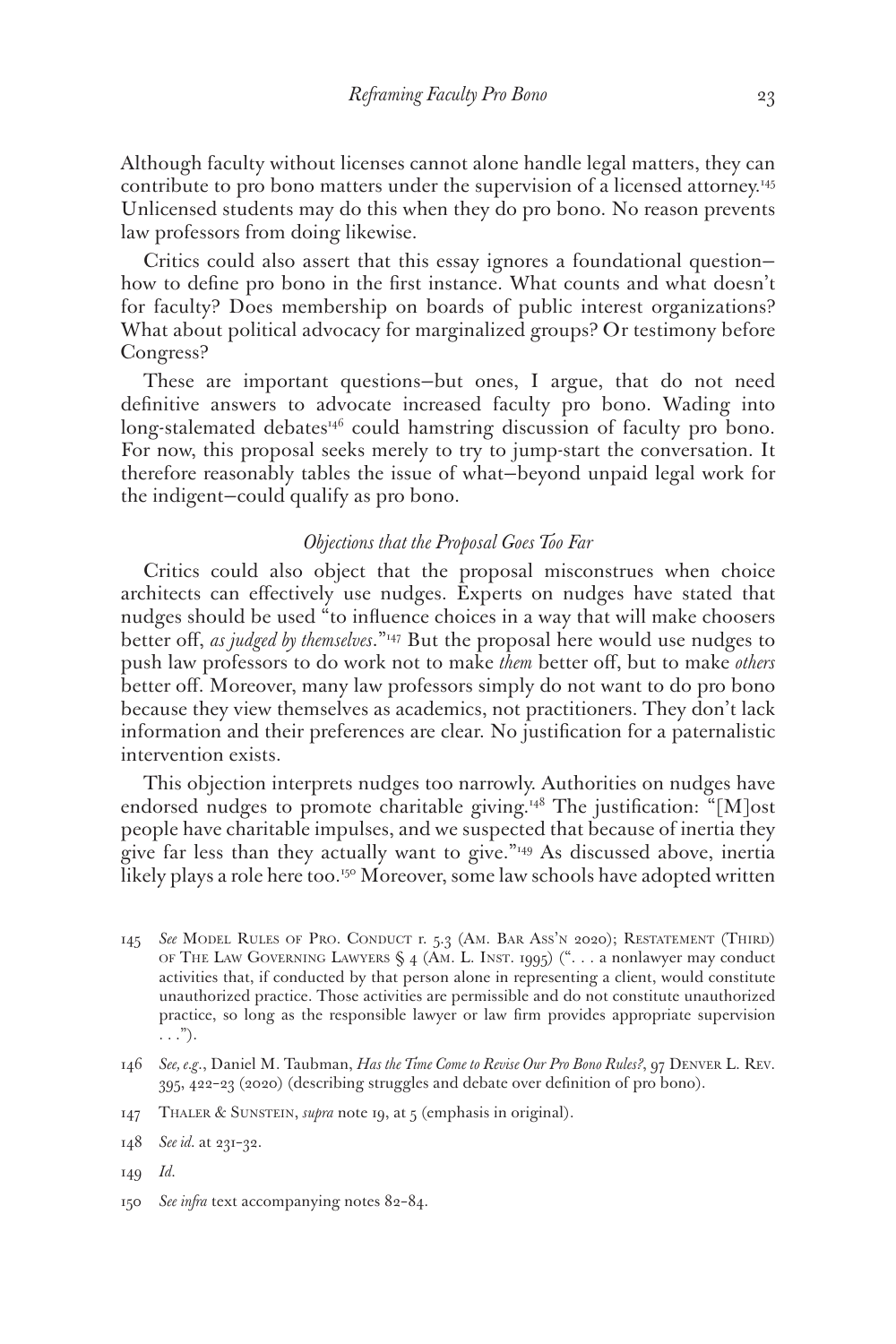policies at least generally encouraging faculty pro bono.151 Thus, nudging law faculty toward pro bono could help make law professors better off according to the values expressed by their own law schools.

Critics could also challenge the proposal to tailor advocacy for faculty pro bono to particular communities within legal academia. Arguably, the proposal overstates differences in faculty segments and could play into outmoded ideas about divisions among doctrinal, clinical, and lawyering skills faculty.<sup>152</sup> Alternatively, assuming important differences do exist in how faculty view pro bono, those differences may be far too individualized for this proposal to realistically address them.

However, despite aspirations to faculty arrangements in which doctrinal, clinical, and lawyering skills instructors all share the same footing, that is not the case at many law schools.<sup>153</sup> Status issues often separate the treatment of these groups, and research and pedagogical interests diverge as well.<sup>154</sup> Acknowledging that reality strengthens, rather than weakens, the proposal. And although no arguments or approaches tailored to groups will precisely target individual professors' interests or concerns, that is no reason to deploy only generalized advocacy for faculty pro bono. Some tailoring of arguments for faculty pro bono could work better than none, even if imperfect.

Opponents may also object that law faculty should not need to do pro bono because law teaching and scholarship already constitute public service work. Other commentators have dispatched this misconception.<sup>155</sup> Teaching and scholarship do not ameliorate the problem of unmet legal services need.<sup>156</sup> And giving up higher pay in private practice does not equal pro bono work for those in need.157 It merely represents a trade-off of salary for freedom from billable hours, freedom to choose what to research, and freedom from the burden of stressed-out clients and abrasive opponents.<sup>158</sup>

Another objection asserts that proposals to increase faculty pro bono are premature because adequate data about faculty pro bono contributions does not exist. But no one seriously suggests that law faculty as a group consistently do significant pro bono work. To the contrary, commentators have said the

153 *See* Soled, *supra* note 108, at 47; Nathanson, *supra* note 108, at 80.

- 156 *Id.*
- 157 *Id.*
- 158 *Id.*

<sup>151</sup> *See* American Bar Association Directory of Law School Public Interest & Pro Bono Programs, *supra* note 8.

<sup>152</sup> Melissa J. Marlow, *Law Faculties: Moving Beyond Operating as Independent Contractors to Form Communities of Teachers*, 38 Ohio N.U. L. Rev. 243, 247 (2011) (arguing against silos in legal academia).

<sup>154</sup> *See id.*

<sup>155</sup> *See* Luban, *supra* note 12, at 71–72.